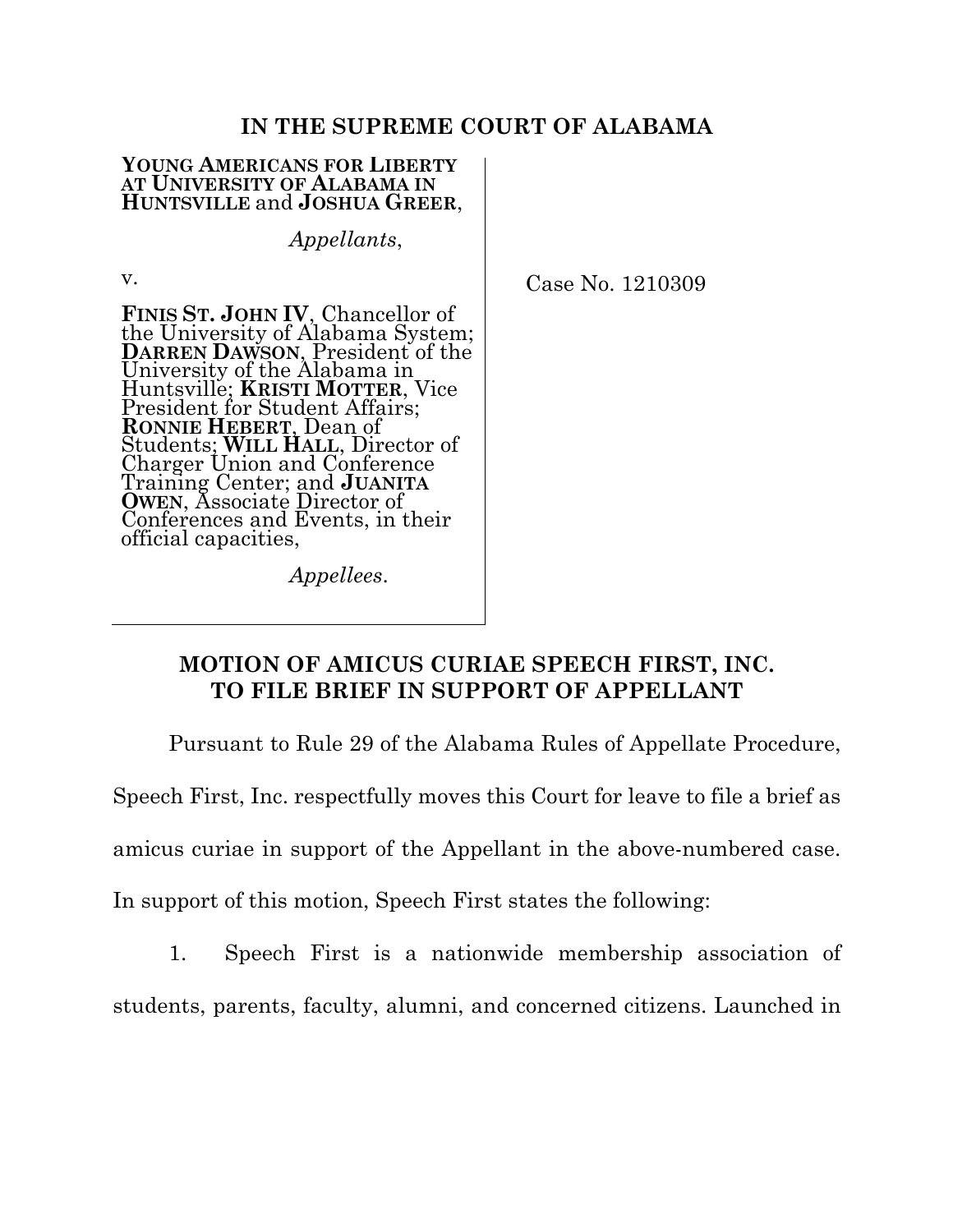2018, Speech First is committed to restoring the freedom of speech on college campuses through advocacy, education, and litigation.

2. Speech First has a strong interest in this case. Despite the importance of free speech on college campuses, universities across the country are failing to protect the free speech rights of their students. The University of Alabama at Huntsville's prior restraint on student speech, if allowed to stand, will severely restrict the First Amendment rights of students at the University and on campuses across Alabama.

3. As set forth in greater detail in the attached brief, this case presents important First Amendment issues that are matters of first impression for this Court. Speech First respectfully submits that its participation as *amicus curiae* will assist this Court in its resolution of these issues.

For the foregoing reasons, Speech First respectfully requests that this Court grant its motion to participate as *amicus curiae* in the form of filing a brief on behalf of Appellants.

2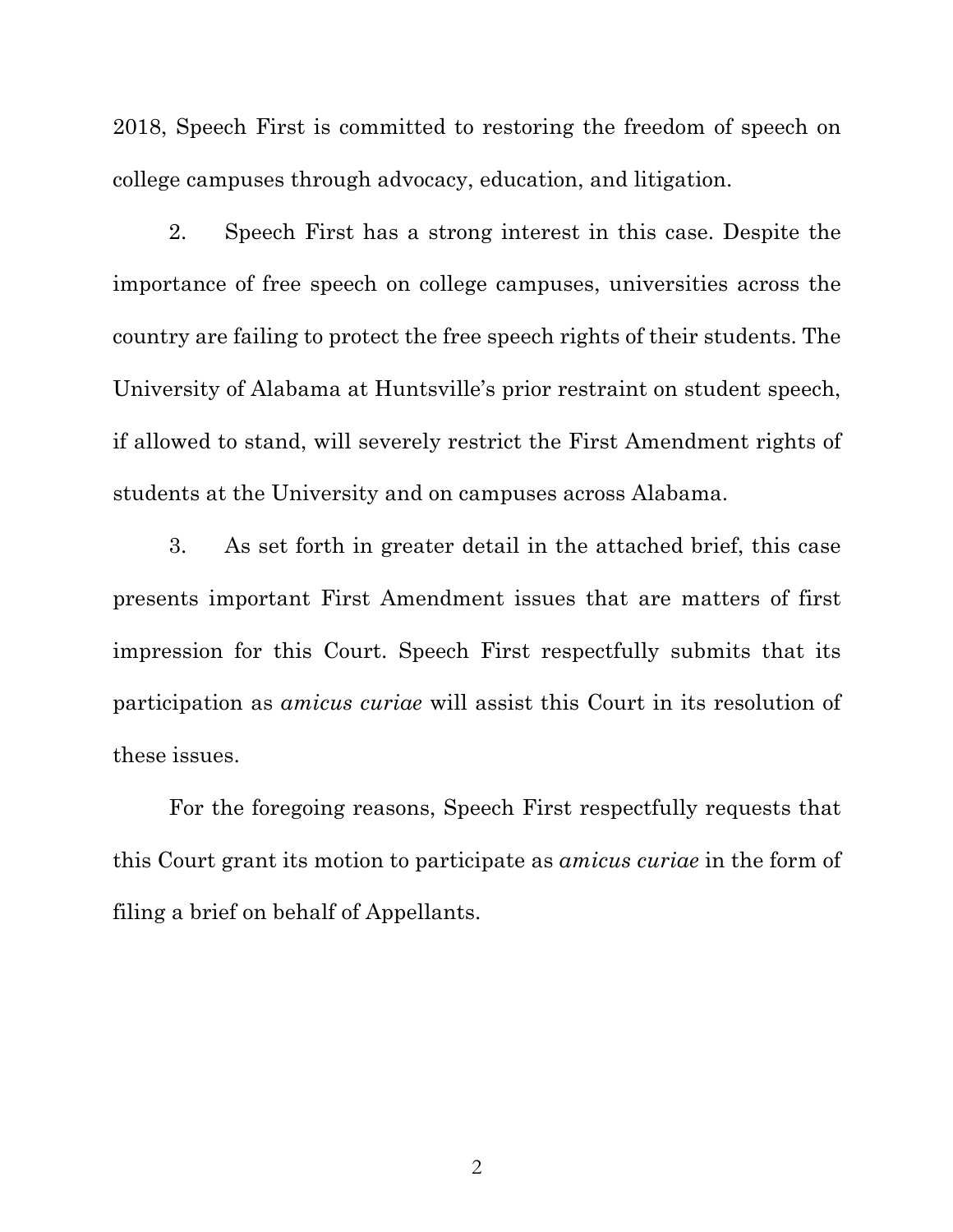Dated: March 29, 2022 Respectfully submitted,

## */s/Laura E. Clark*

Laura E. Clark (GLI004) Clark Law Group, LLC PO Box 682034 Prattville, AL 36068 Lauraclark8319@gmail.com James Hasson\* Consovoy McCarthy PLLC 1600 Wilson Boulevard, Suite 700 (703) 243-9423 james@consovoymccarthy.com

\* *pro hac vice application forthcoming*

*Counsel for Speech First*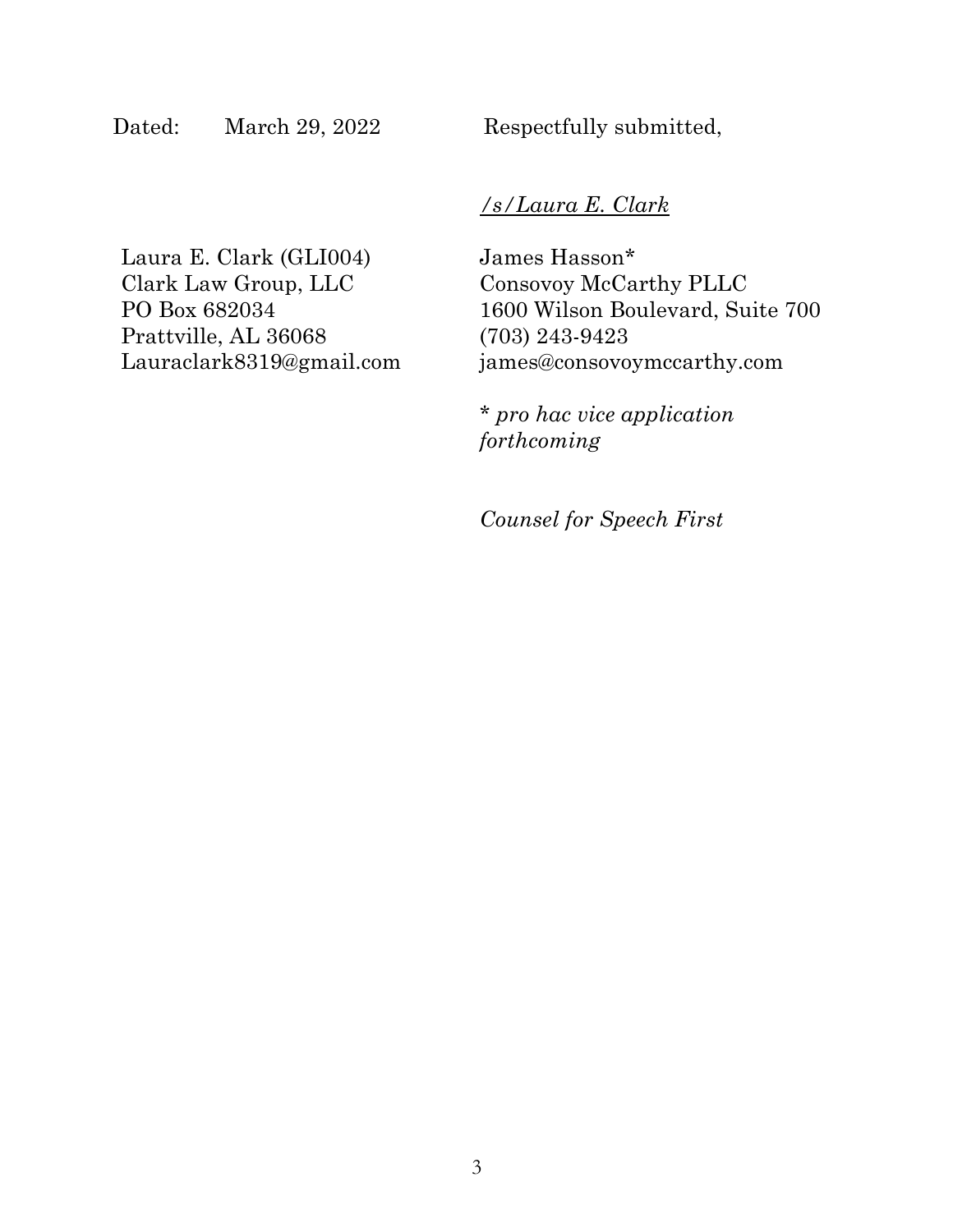## **CERTIFICATE OF SERVICE**

I hereby certify that on March 29, 2022, I emailed this motion to Appellee's counsel, Jay M. Ezelle, at the following email address: jme@starneslaw.com. I further certify that I emailed this brief to Appellant's counsel, Matthew W. Hoffman, at the following email address: mhoffman@adflegal.com.

*/s/Laura E. Clark*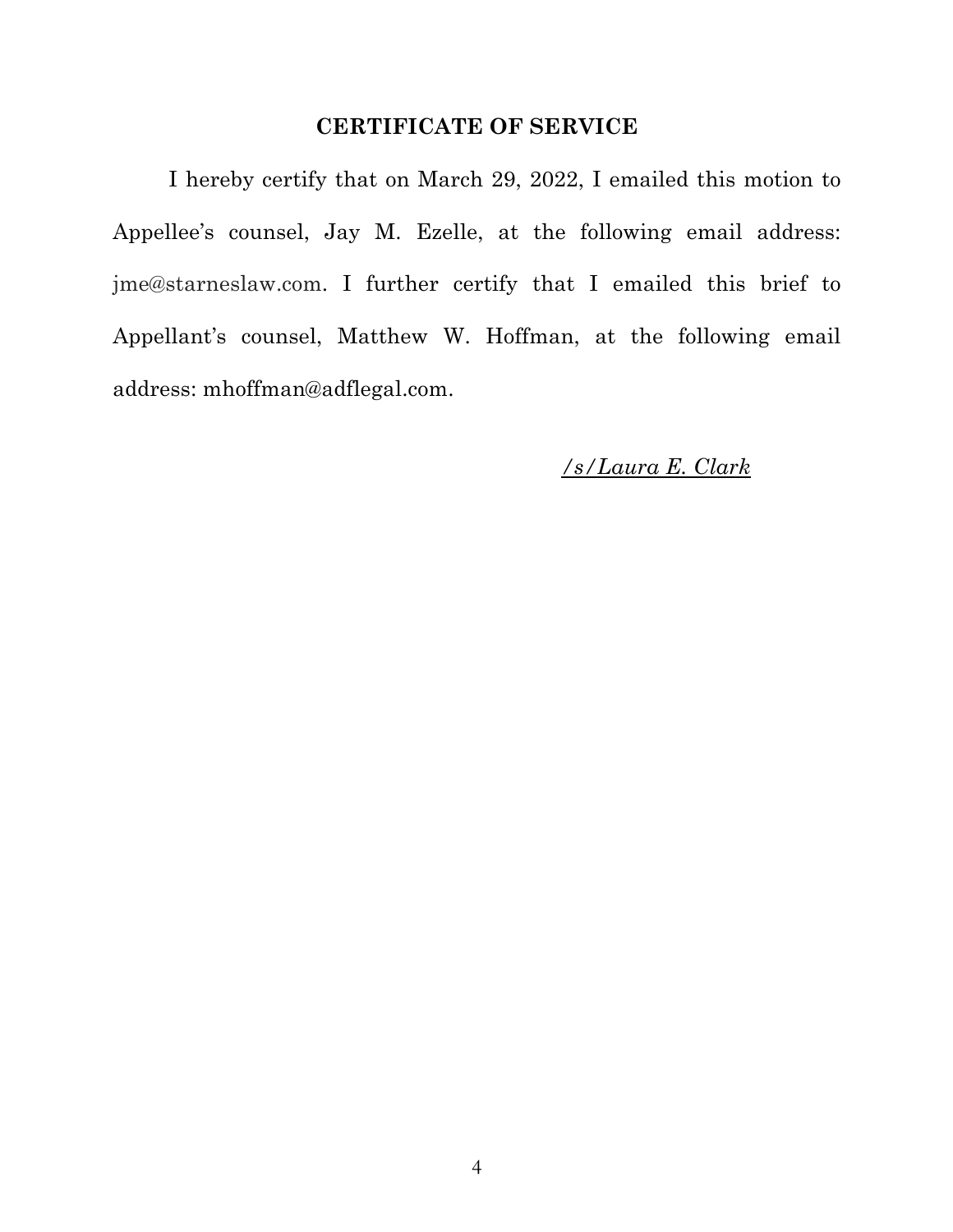### **IN THE SUPREME COURT OF ALABAMA**

#### **YOUNG AMERICANS FOR LIBERTY AT UNIVERSITY OF ALABAMA IN HUNTSVILLE** and **JOSHUA GREER**,

*Appellants*,

v.

**FINIS ST. JOHN IV**, Chancellor of the University of Alabama System; **DARREN DAWSON**, President of the University of the Alabama in Huntsville; **KRISTI MOTTER**, Vice President for Student Affairs; **RONNIE HEBERT**, Dean of Students; **WILL HALL**, Director of Charger Union and Conference Training Center; and **JUANITA OWEN**, Associate Director of Conferences and Events, in their Conferences and Events, in their<br>official capacities,

Case No. 1210309

*Appellees*.

## **AMICUS BRIEF OF SPEECH FIRST, INC. IN SUPPORT OF APPELLANT**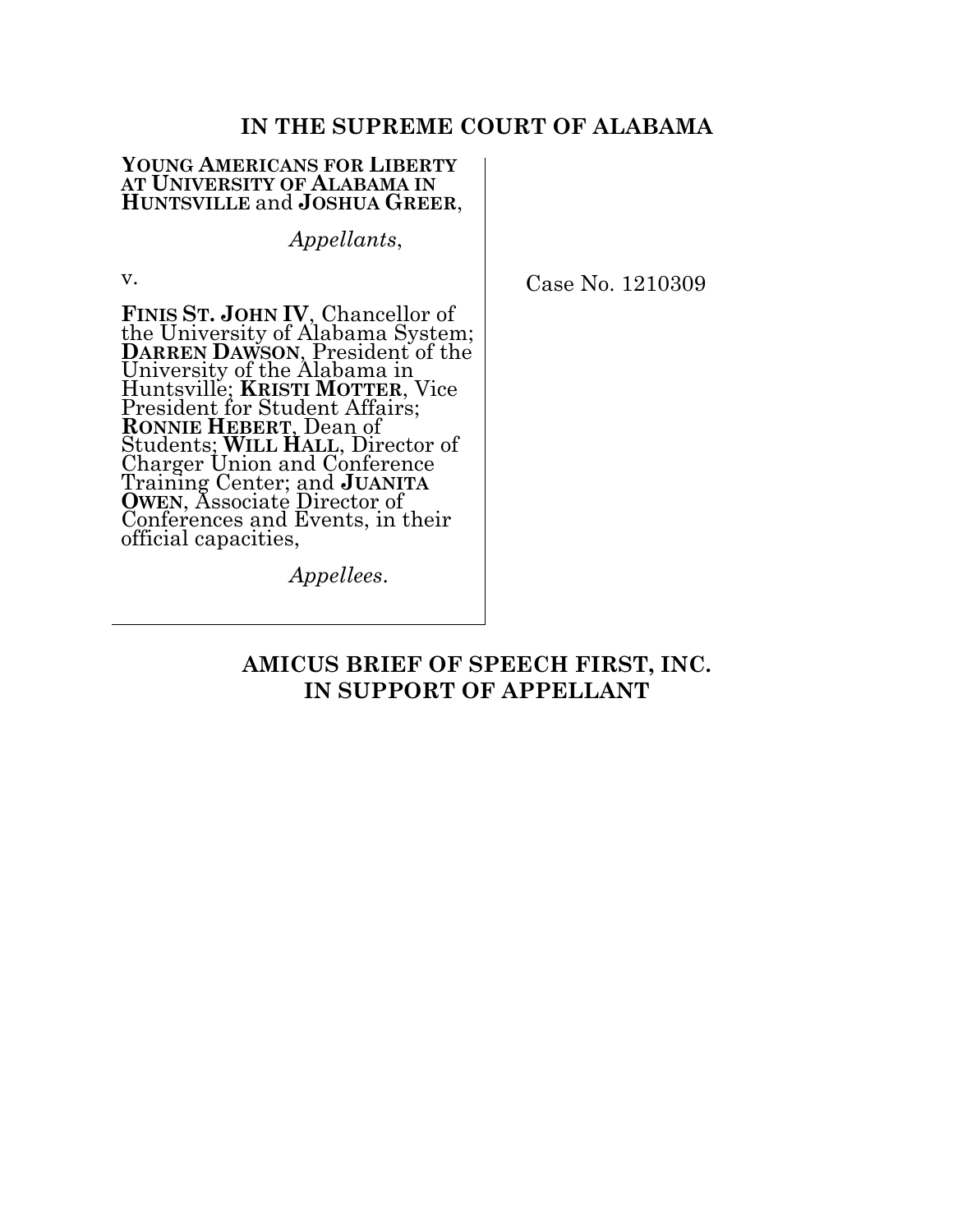# **CORPORATE DISCLOSURE STATEMENT**

Speech First, Inc. has no parent corporation, and no corporation owns 10% or more if its stock.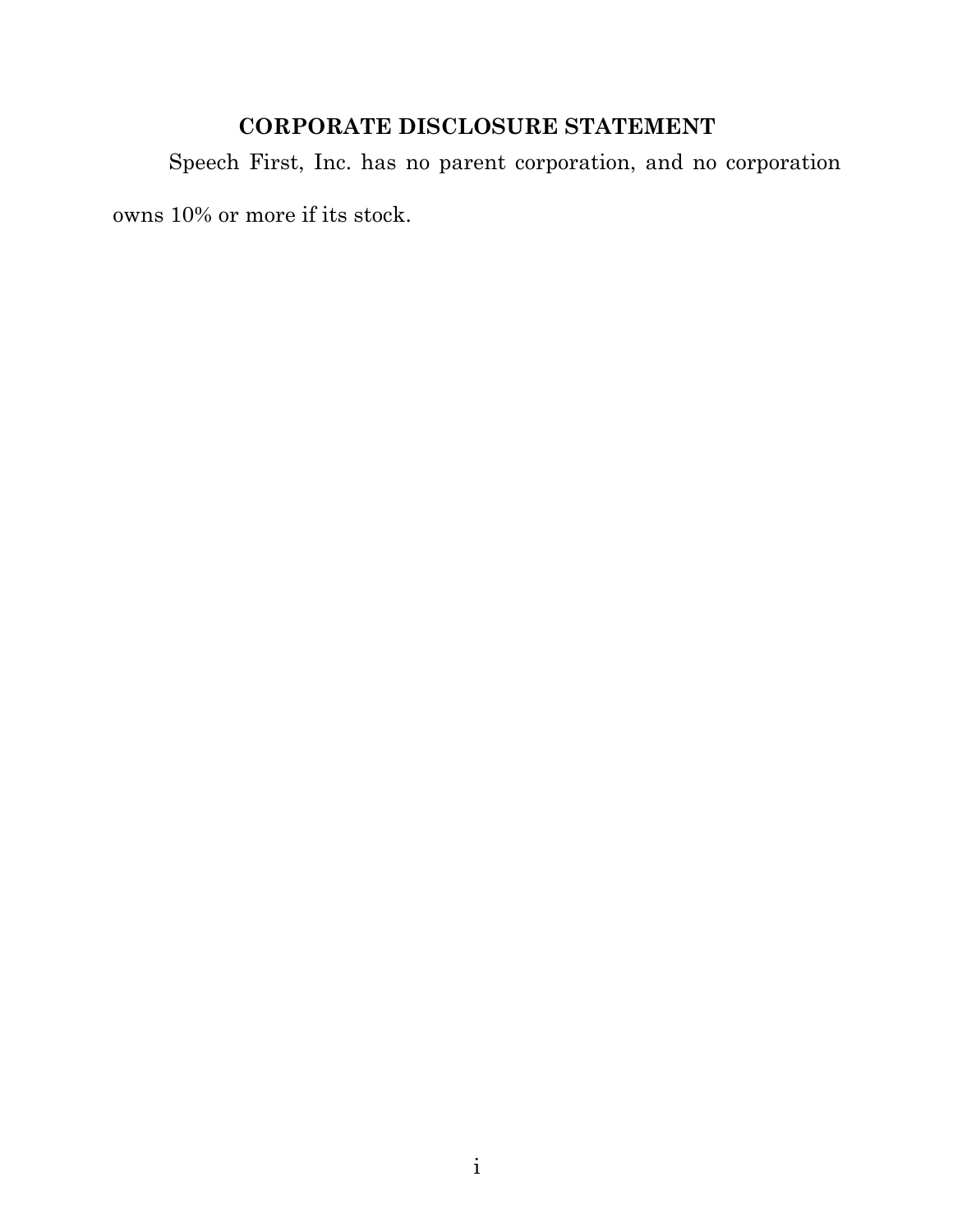# **TABLE OF CONTENTS**

| I. College campuses are at least designated public forums for                                                                         |
|---------------------------------------------------------------------------------------------------------------------------------------|
| II. The policy is unconstitutional under any forum analysis<br>because it is a prior restraint that invests university officials with |
|                                                                                                                                       |
|                                                                                                                                       |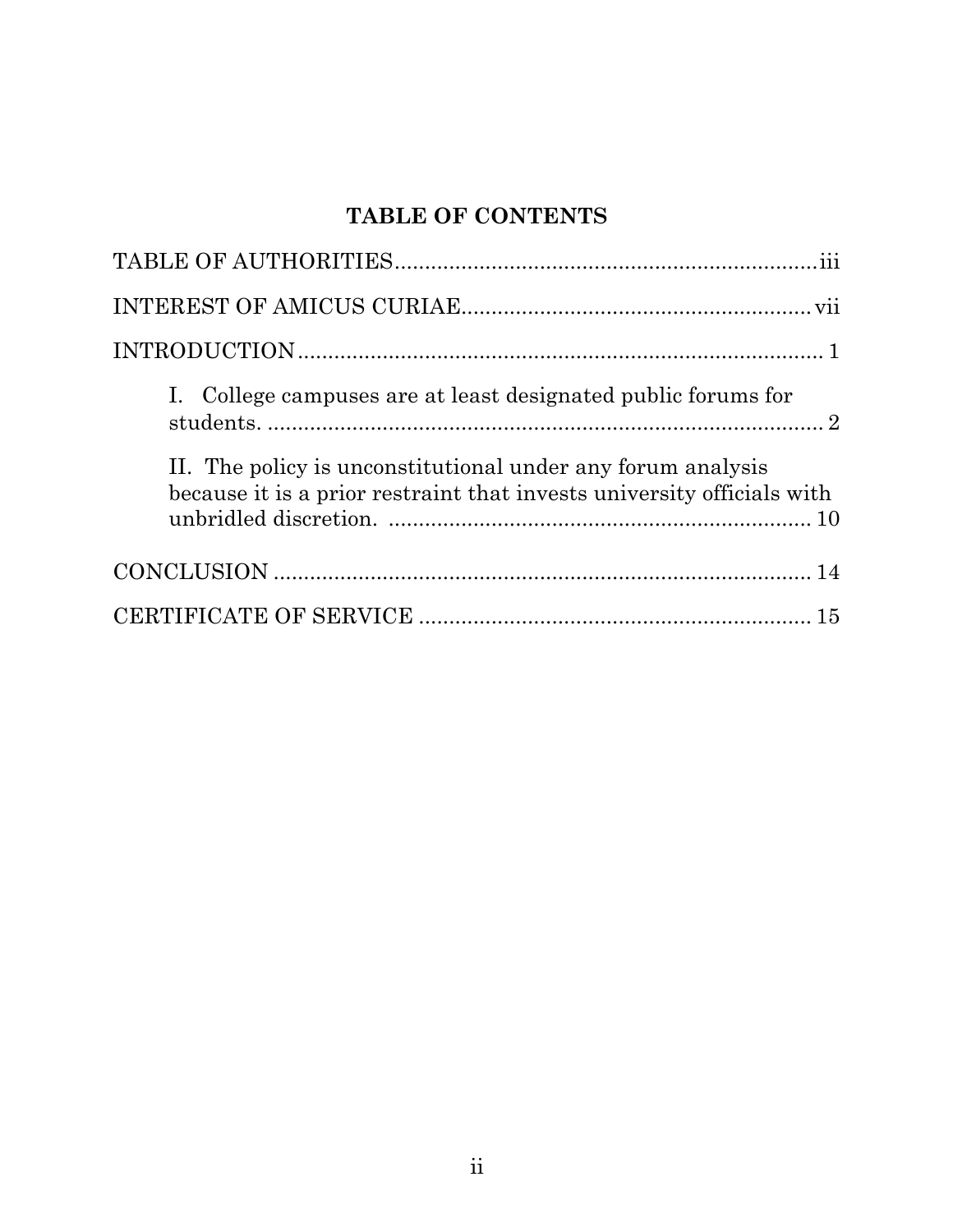# **TABLE OF AUTHORITIES**

# **CASES**

| Atlanta J. & Const. v. City of Atlanta Dep't of Aviation, |
|-----------------------------------------------------------|
| Barrett v. Walker Cty. Sch. Dist.,                        |
| Bloedorn v. Grube,                                        |
| Bowman v. White,                                          |
| Brister v. Faulkner,                                      |
| Child Evangelism Fellowship of MD,                        |
| DeBoer v. Vill. of Oak Park,                              |
| FW/PBS, Inc. v. City of Dallas,                           |
| Glover v. Cole,                                           |
| Healy v. James,                                           |
| Hershey v. Turner,                                        |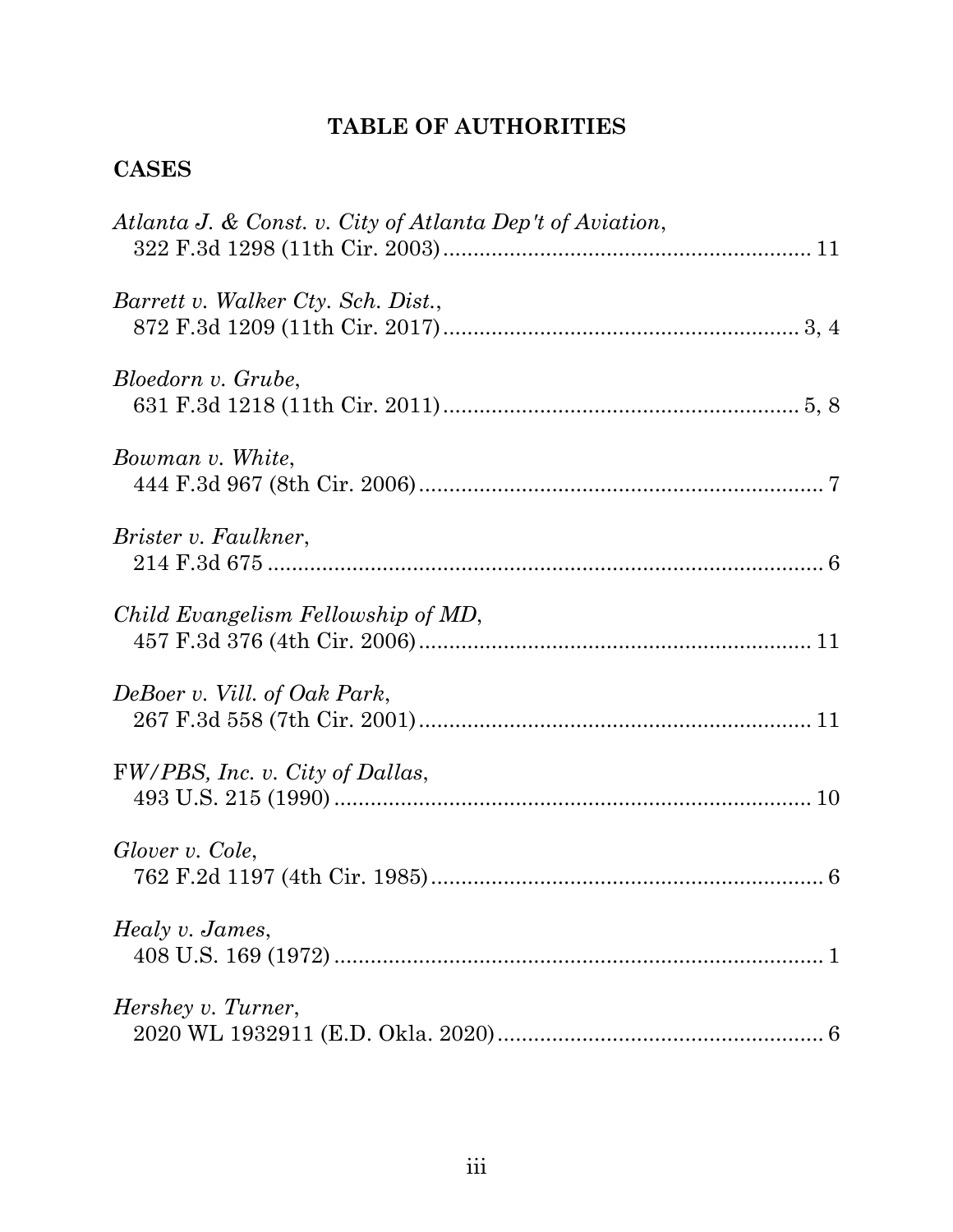| Hotel Emps. & Rest. Emps. Union, Loc. 100 of New York, N.Y. &<br>Vicinity, AFL CIO v. City of New York Dep't of Parks & Recreation, |
|-------------------------------------------------------------------------------------------------------------------------------------|
| Just. For All v. Faulkner,                                                                                                          |
| Keister v. Bell,                                                                                                                    |
| Keyishian v. Bd. of Regents of Univ. of State of N.Y.,                                                                              |
| Kim v. Coppin State Coll.,                                                                                                          |
| McGlone v. Bell,                                                                                                                    |
| Perry Ed. Assn. v. Perry Local Educators' Assn.,                                                                                    |
| Pleasant Grove City v. Summum,                                                                                                      |
| Pro-Life Cougars v. Univ. Houston,                                                                                                  |
| Promotions, Ltd. v. Conrad,                                                                                                         |
| Smith v. Tarrant County College Dist.,                                                                                              |
| Southworth v. Bd. of Regents,                                                                                                       |
| Speech First, Inc. v. Cartwright,                                                                                                   |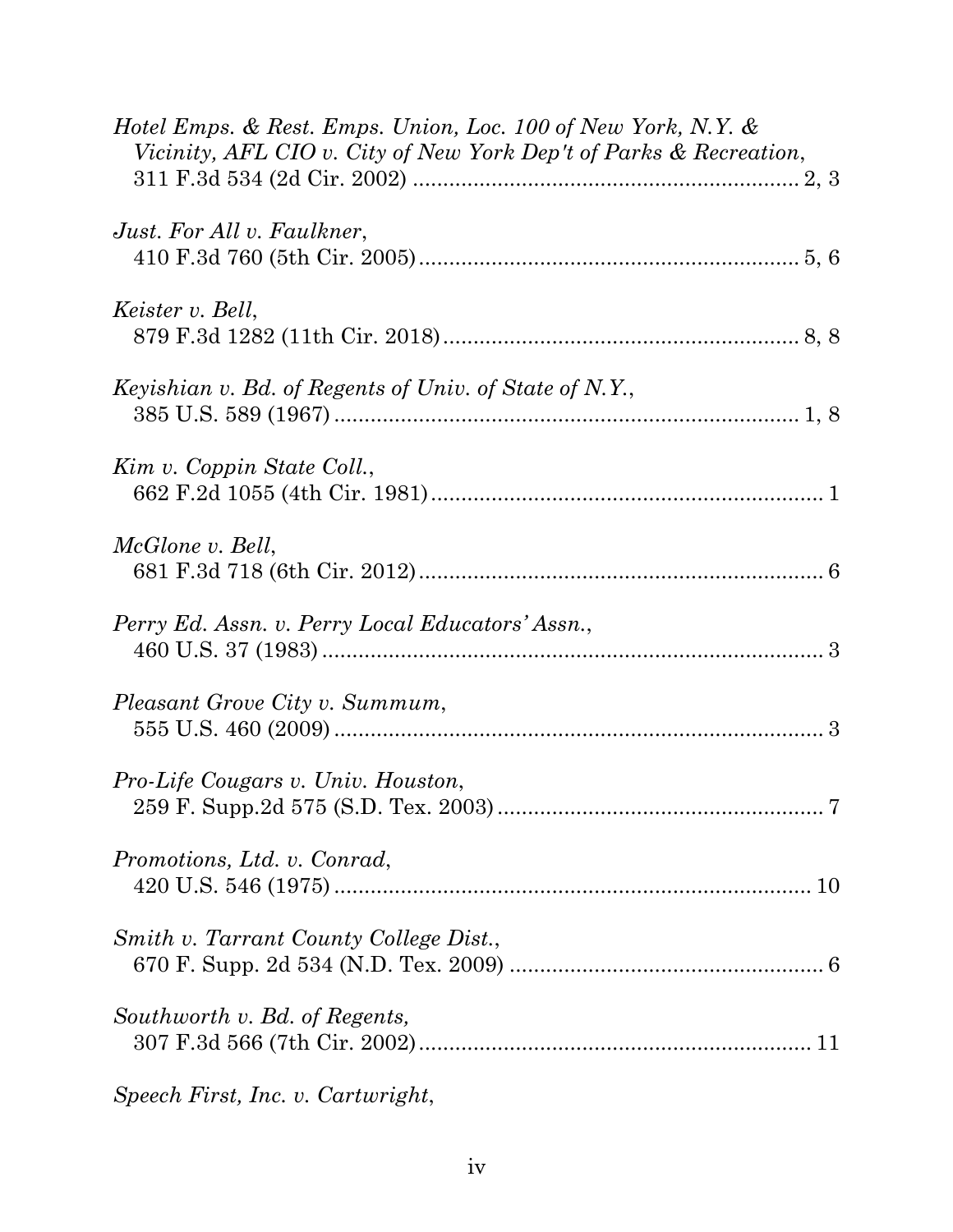| Speech First, Inc. v. Fenves,                                                                                                             |
|-------------------------------------------------------------------------------------------------------------------------------------------|
| Speech First, Inc. v. Khator,                                                                                                             |
| Speech First, Inc. v. Sands,                                                                                                              |
| Speech First, Inc. v. Schlissel,                                                                                                          |
| Sweezy v. N.H. ex rel. Wyman,                                                                                                             |
| Thomas v. Chicago Park District,                                                                                                          |
| Univ. and Comm. College System of Nev. v. Nevadans for Sound<br>Government,                                                               |
| Univ. of Cincinnati Chapter of Young Americans for Liberty v. Williams,<br>No. 12-cv-155, 2012 WL 2160969 (S.D. Ohio June 12, 2012)  4, 7 |
| Walker v. Tex. Div. Sons of Confederate Veterans, Inc.,                                                                                   |
| Weinberg v. City of Chicago,                                                                                                              |
| Widmar v. Vincent,                                                                                                                        |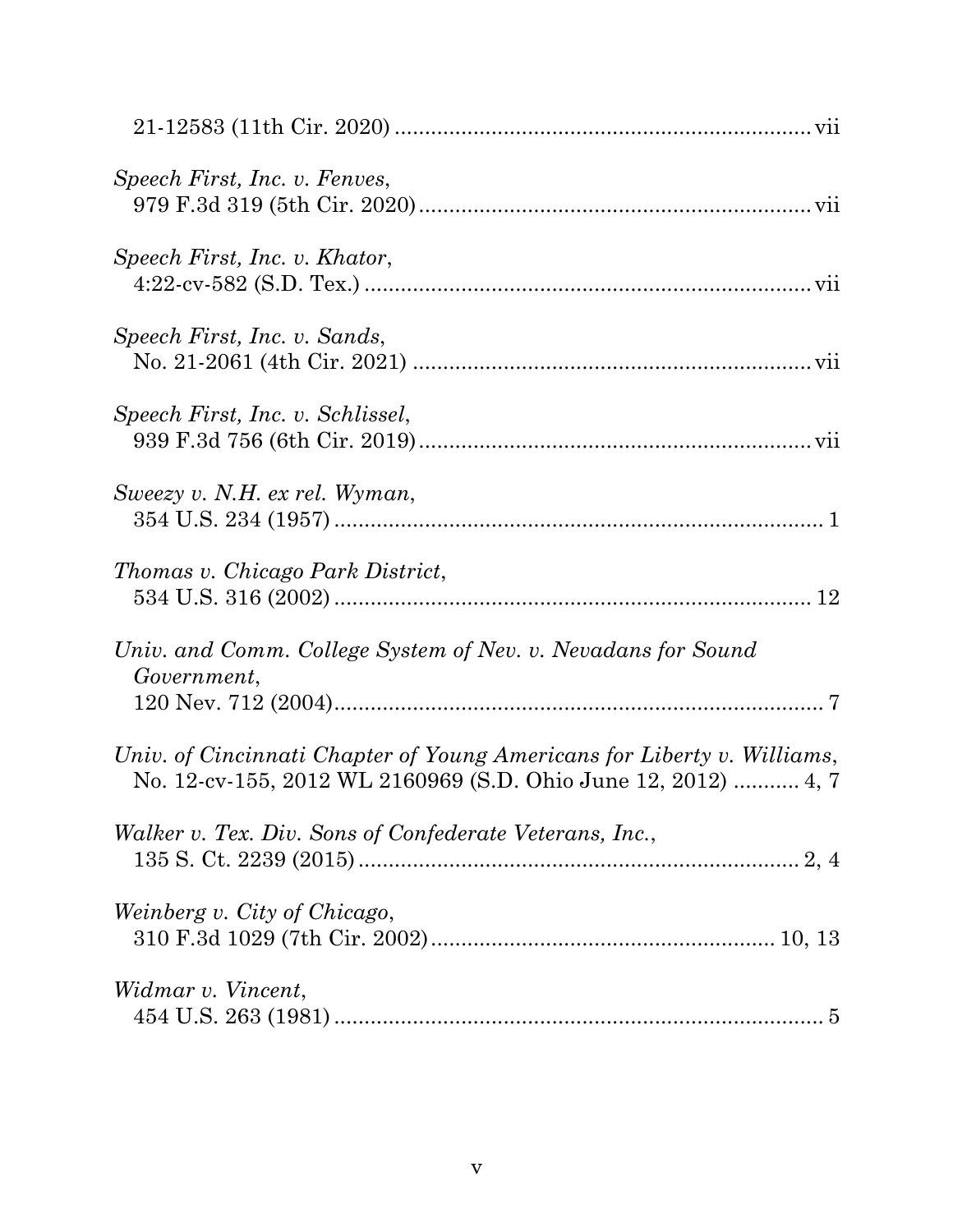## **OTHER AUTHORITIES**

Thomas J. Davis, *Assessing Constitutional Challenges to University Free Speech Zones Under Public Forum Doctrine*, 79 Ind. L.J. (2004)......... 8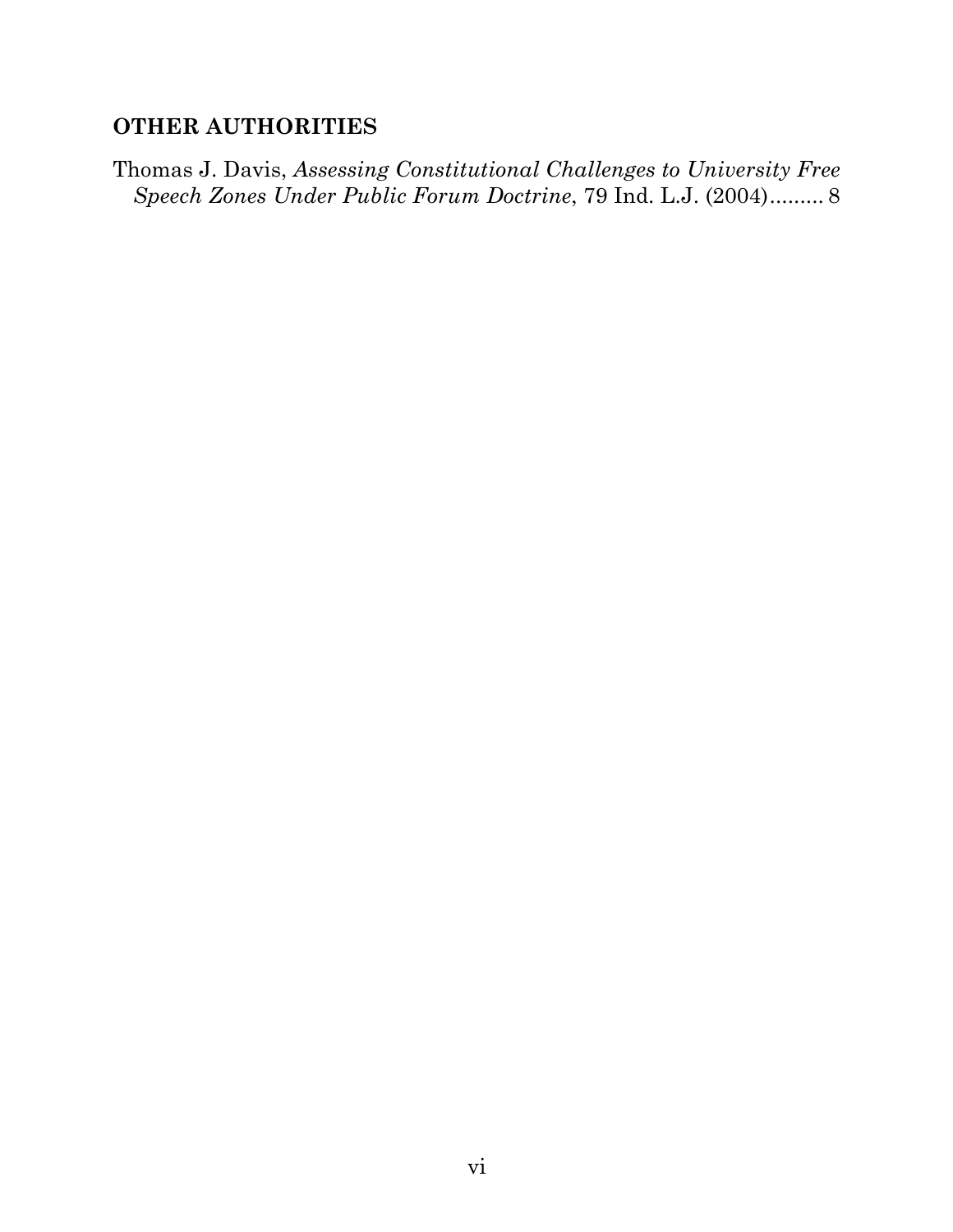### **INTEREST OF AMICUS CURIAE**

Speech First is a membership association of students, parents, faculty, alumni, and concerned citizens. Launched in 2018, Speech First is committed to restoring the freedom of speech on college campuses through advocacy, education, and litigation. For example, Speech First has challenged speech-chilling policies at the University of Michigan, *Speech First, Inc. v. Schlissel*, 939 F.3d 756 (6th Cir. 2019); the University of Texas, *Speech First, Inc. v. Fenves*, 979 F.3d 319, 333-334 (5th Cir. 2020); the University of Central Florida, *Speech First, Inc. v. Cartwright*, 21-12583 (11th Cir. 2020); Virginia Tech University, *Speech First, Inc. v. Sands*, No. 21-2061 (4th Cir. 2021); and the University of Houston, *Speech First, Inc. v. Khator*, 4:22-cv-582 (S.D. Tex.).

Speech First has a strong interest in this case. Despite the importance of free speech on college campuses, universities across the country are failing to protect the free speech rights of their students. The University of Alabama in Huntsville's prior restraint on student speech is sadly not unique. Speech First routinely defends students whose First Amendment rights have been violated by universities. The Court should reverse the decision below.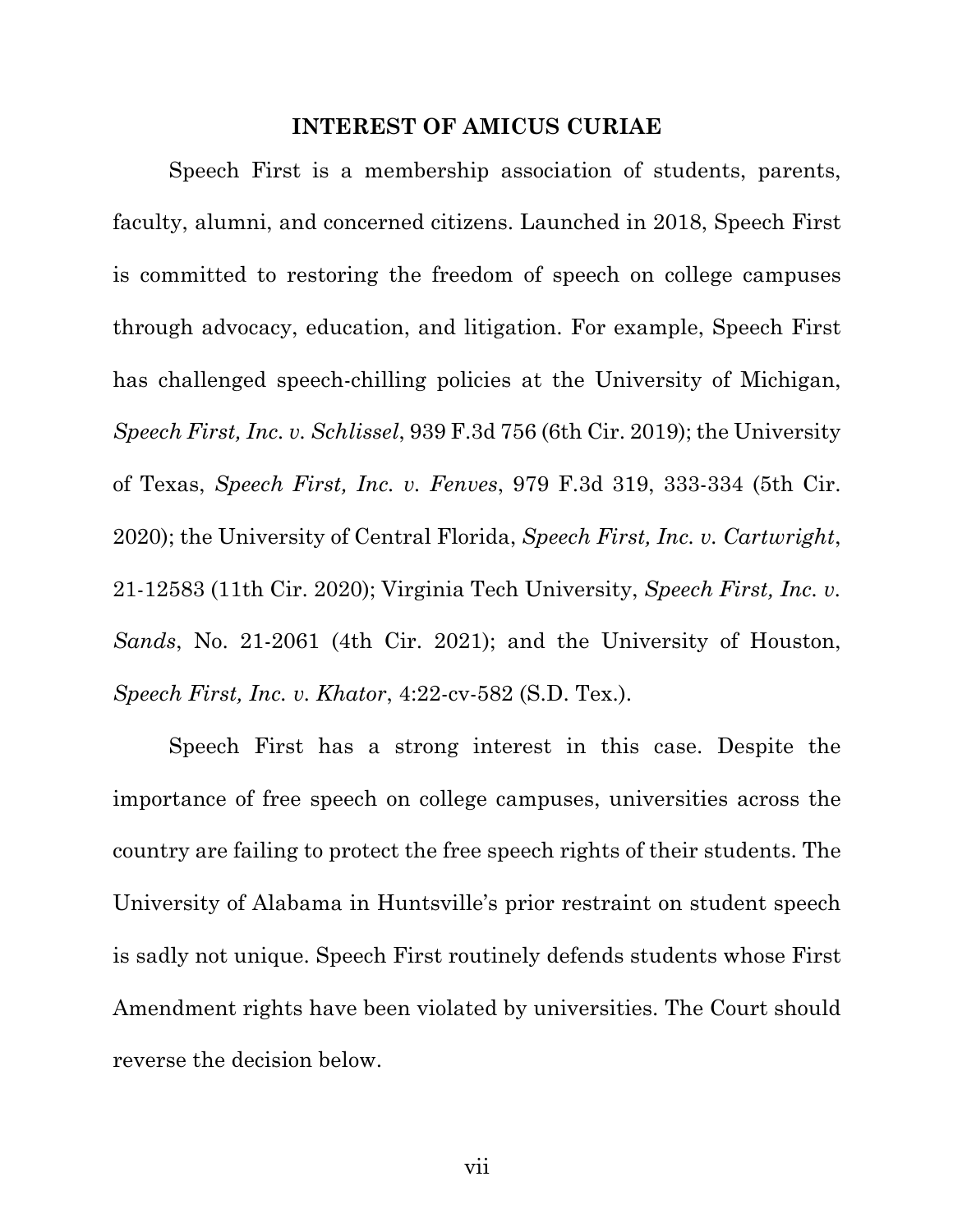### **INTRODUCTION**

Fifty years ago, the Supreme Court declared that American universities are "peculiarly the marketplace of ideas," training future leaders "through wide exposure to that robust exchange of ideas which discovers truth out of a multitude of tongues, rather than through any kind of authoritative selection." *Keyishian v. Bd. of Regents of Univ. of State of N.Y.*, 385 U.S. 589, 603 (1967) (cleaned up). Because "independent thinking" requires "constant questioning" and "the expression of new, untried and heterodox beliefs," universities would be "great bazaars of ideas where the heavy hand of regulation has little place." *Kim v. Coppin State Coll.*, 662 F.2d 1055, 1064 (4th Cir. 1981). "Teachers and students must always remain free to inquire, to study and to evaluate, to gain new maturity and understanding; otherwise our civilization will stagnate and die." *Sweezy v. N.H. ex rel. Wyman*, 354 U.S. 234, 250 (1957). Put simply, "First Amendment protections [do not] apply with less force on college campuses than in the community at large." *Healy v. James*, 408 U.S. 169, 180 (1972).1

<sup>1</sup> As YAL notes, the Alabama Constitution provides greater free speech protections than the First Amendment. *See* Opp'n to Mot. to Dismiss at 23.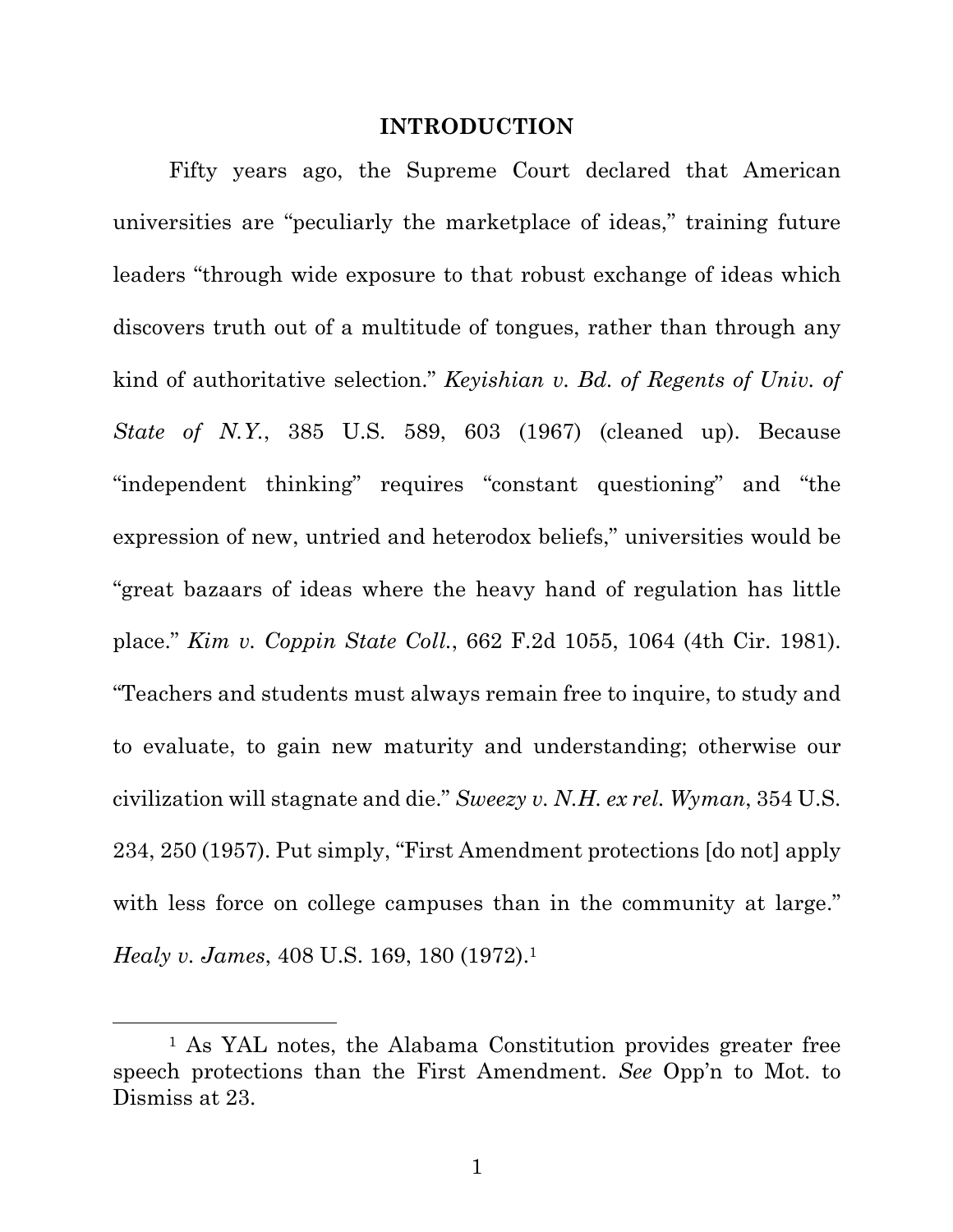To be sure, universities have some leeway to prohibit disruptive behavior, but any limits on expressive activity must be narrowly tailored and cannot give administrators unfettered discretion to permit or forbid student speech. The University's *Use of Outdoor Areas of Campus Policy*  (the "Outdoor Expression Policy") policy violates both of these commands.

## **I. College campuses are at least designated public forums for students.**

Courts use a "'forum analysis' when reviewing government restrictions on purely private speech that occurs on government property." *Walker v. Tex. Div. Sons of Confederate Veterans, Inc.*, 135 S. Ct. 2239, 2250 (2015). The appropriate standard of review depends on the nature of the forum in which speech is restricted. At the most general level, courts distinguish between public forums and non-public forums. What types of speech the government is permitted to restrict—and how it does so—varies greatly between public and non-public forums.2

A non-public forum is "property that the government has not opened for expressive activity by members of the public," such as military

<sup>2</sup> As laid out in greater detail below, *supra* at 10-14, prior restraints that provide government officials with unbridled discretion to forbid expressive activity are unconstitutional regardless of forum type.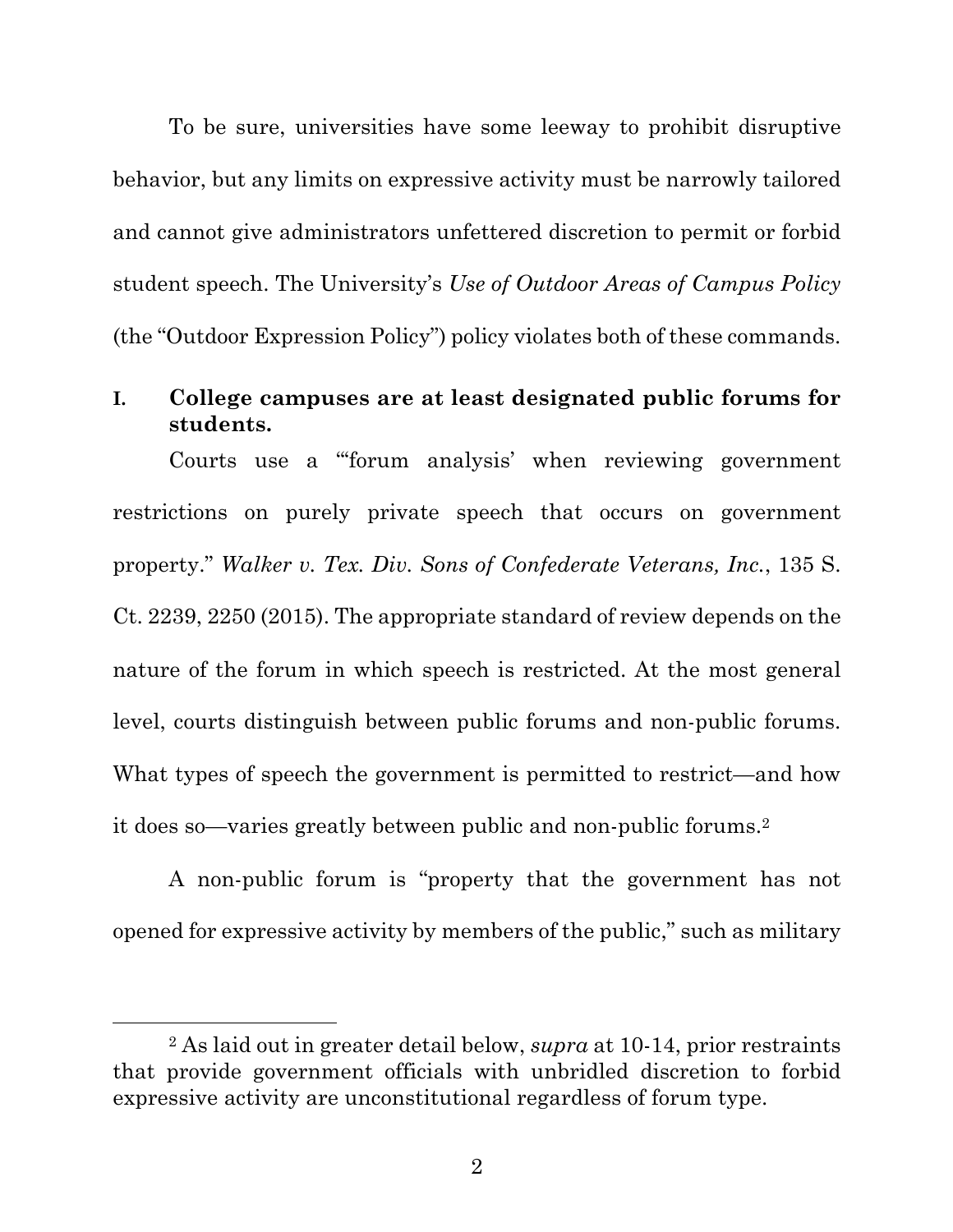bases, airport terminals, and jailhouse grounds. *Hotel Emps. & Rest. Emps. Union, Loc. 100 of New York, N.Y. & Vicinity, AFL CIO v. City of New York Dep't of Parks & Recreation*, 311 F.3d 534, 546 (2d Cir. 2002). The government may restrict speech in non-public forums "subject only to the requirements of reasonableness and viewpoint neutrality." *Id.*

When public forums are involved, however, the analysis gets more complicated. Courts have recognized three categories of public forums: the traditional public forum, the designated public forum, and the limited public forum. *See Barrett v. Walker Cty. Sch. Dist.*, 872 F.3d 1209, 1224 (11th Cir. 2017). Each of these forums is accompanied by a separate standard of review.

Traditional public forums are public spaces that have "traditionally been available for public expression and the free exchange of ideas." *Perry Ed. Assn. v. Perry Local Educators' Assn.,* 460 U.S. 37, 45 (1983). "Streets and parks" are classic examples of traditional public forums. *Pleasant Grove City v. Summum*, 555 U.S. 460, 469 (2009). Supreme Court precedent has long held that "government entities are strictly limited in their ability to regulate private speech" in these forums. *Id.* "[A]ny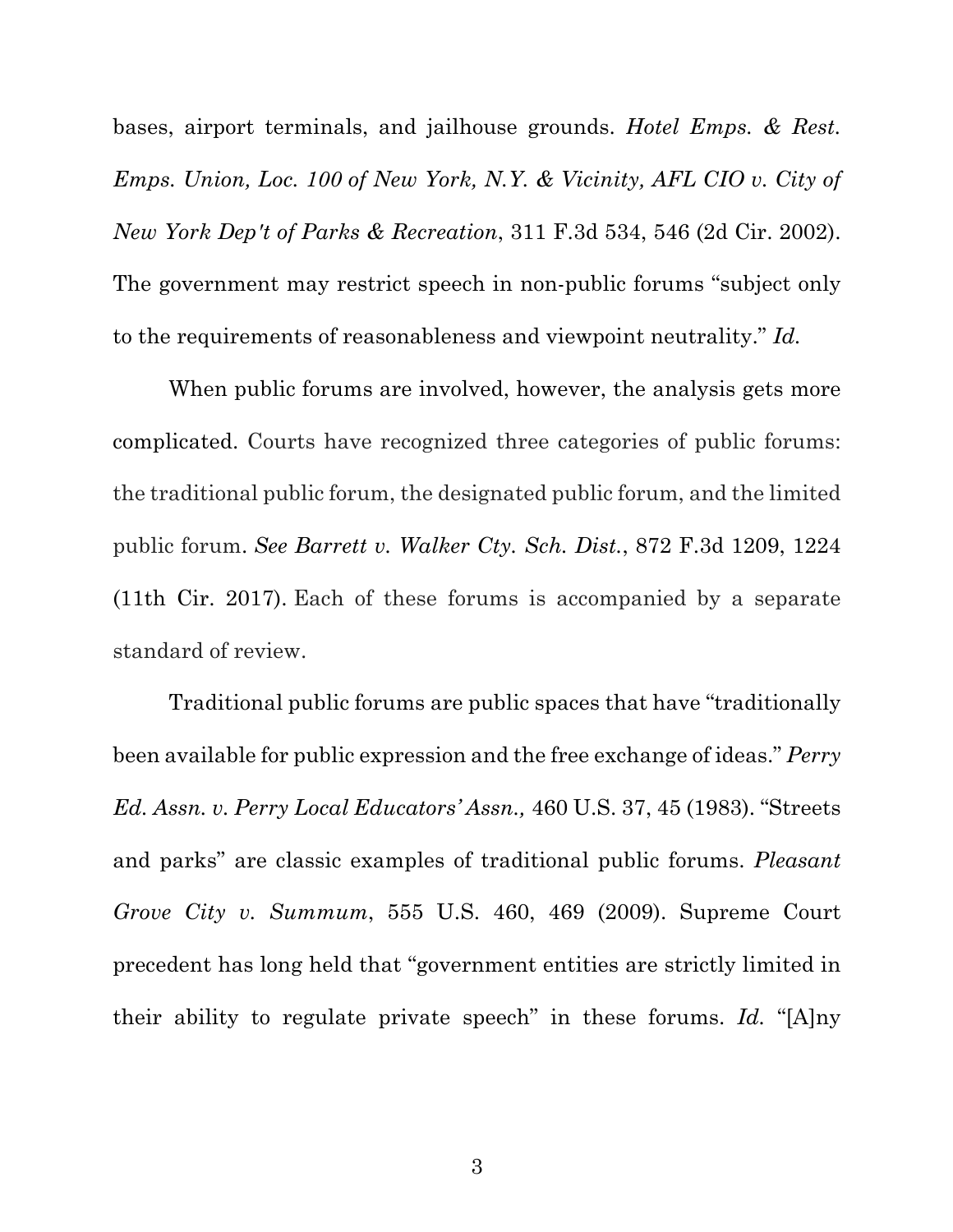restriction based on the content of the speech must satisfy strict scrutiny," and "restrictions based on viewpoint are prohibited." *Id.*

A designated public forum is "'government property that has not traditionally been regarded as a public forum [but] is intentionally opened up for that purpose.'" *Barrett*, 872 F.3d at 1224; *see also Univ. of Cincinnati Chapter of Young Americans for Liberty v. Williams,* No. 12 cv-155, 2012 WL 2160969, at \*6-7 (S.D. Ohio June 12, 2012). Put differently, "a designated public forum consists of government property that has been opened for the purpose of functioning, more or less, as a traditional public forum, even though it does not possess the historical pedigree of a traditional public forum." *Id.* Unlike a traditional public forum, however, "expressive activity in a designated public forum can be limited to a particular class of speakers instead of being opened to the general public." *Id.* "Government restrictions on speech in a designated public forum are subject to the same strict scrutiny as restrictions in a traditional public forum." *Summum*, 129 S. Ct. at 1132.

The final class of public forum is the "limited public forum." Government entities create a limited public forum by "reserv[ing] a forum for certain groups or for the discussion of certain topics." *Walker*,

4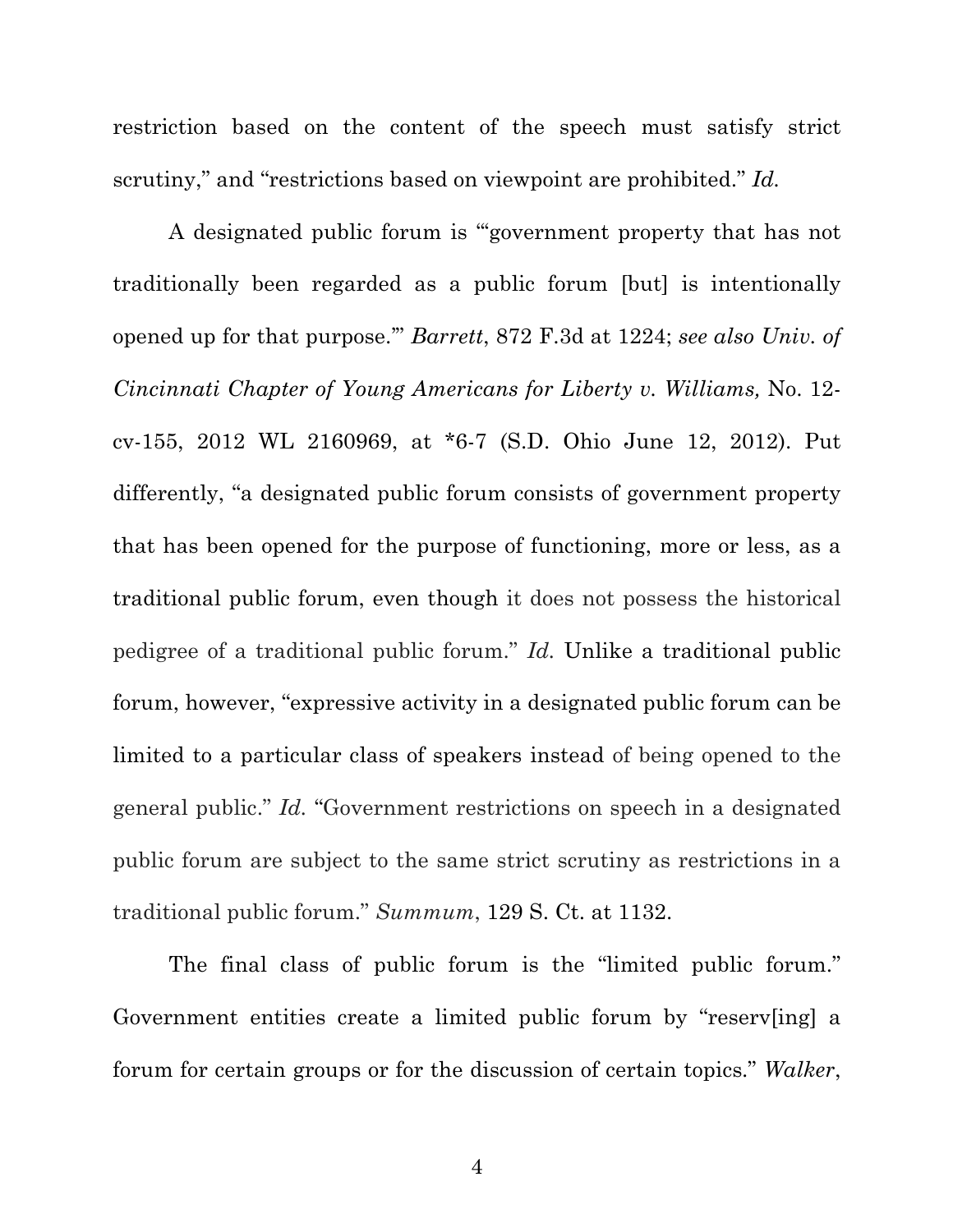135 S. Ct. at 2250. Unlike regulations of speech in traditional or designated public forums, restrictions on expressive activity in limited public forums must only be "reasonable and viewpoint neutral." *Bloedorn v. Grube*, 631 F.3d 1218, 1237 (11th Cir. 2011).

Designated public forums and limited public forums both fall in the gray area between traditional public forums and non-public forums and, as a result, distinguishing one from another requires some nuance. Courts use "a two-factor test for classifying such intermediate public forums as either designated or limited." *Just. For All v. Faulkner*, 410 F.3d 760, 766 (5th Cir. 2005). Courts look to "(1) the government's intent with respect to the forum, and (2) the nature of the forum and its compatibility with the speech at issue." *Id.*

YAL contends that the University's campus is at least a designated public forum and is thus subject to a higher level of scrutiny. *See* Compl. ¶143. The University argued that its campus is a limited public forum, and therefore its restrictions on speech only need to be reasonable and content neutral. *See* Mot. to Dismiss at 10-11. YAL has the better of the argument.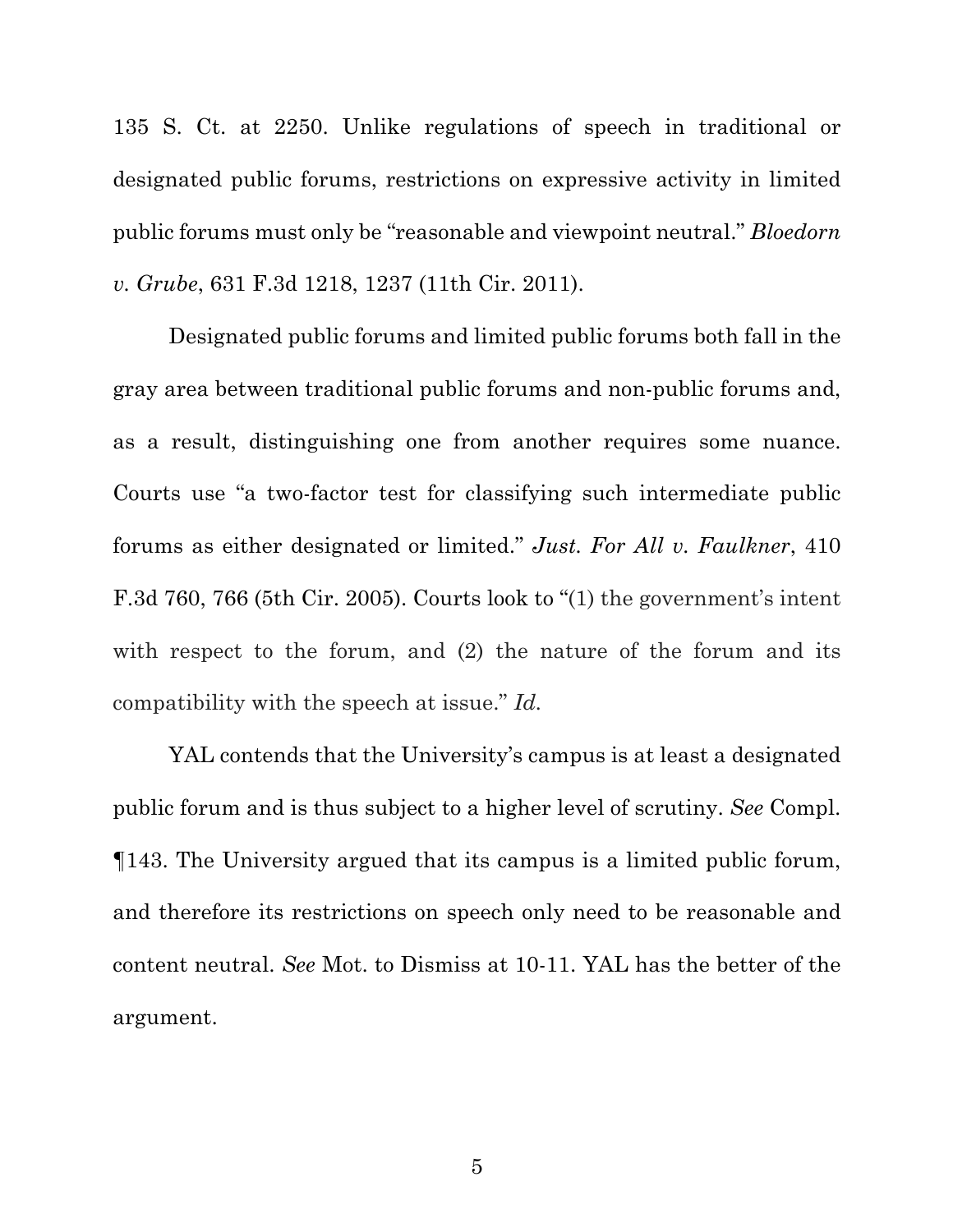Where student speech is involved, courts have consistently held that universities are public forums. *See, e.g.*, *Widmar v. Vincent*, 454 U.S. 263, 268 n.5 (1981) ("[A]t least *for its students*," a college campus "possesses many of the characteristics of a public forum." (emphasis added)); *Glover v. Cole*, 762 F.2d 1197, 1200 (4th Cir. 1985) ("experience and basic sense teach that" university campuses resemble public forums for students because "[a] college milieu is the quintessential 'marketplace of ideas'"). More pertinently, courts have found college campuses to be either traditional or designated public forums—*not* limited forums—for student speech.

Multiple federal courts have held that university thoroughfares are traditional public forums. *See, e.g.*, *McGlone v. Bell*, 681 F.3d 718, 732 (6th Cir. 2012) (holding that sidewalks around Tennessee Technological University's campus were traditional public forums); *Brister v. Faulkner*, 214 F.3d 675, 681-83 (holding that sidewalks surround the University of Texas at Austin's Erwin Center were traditional public forums); *Hershey v. Turner*, 2020 WL 1932911 \*5 (E.D. Okla. 2020) (finding that the Northeastern State University's sidewalks, streets, and parks are traditional public forums); *Smith v. Tarrant County College Dist.*, 670 F.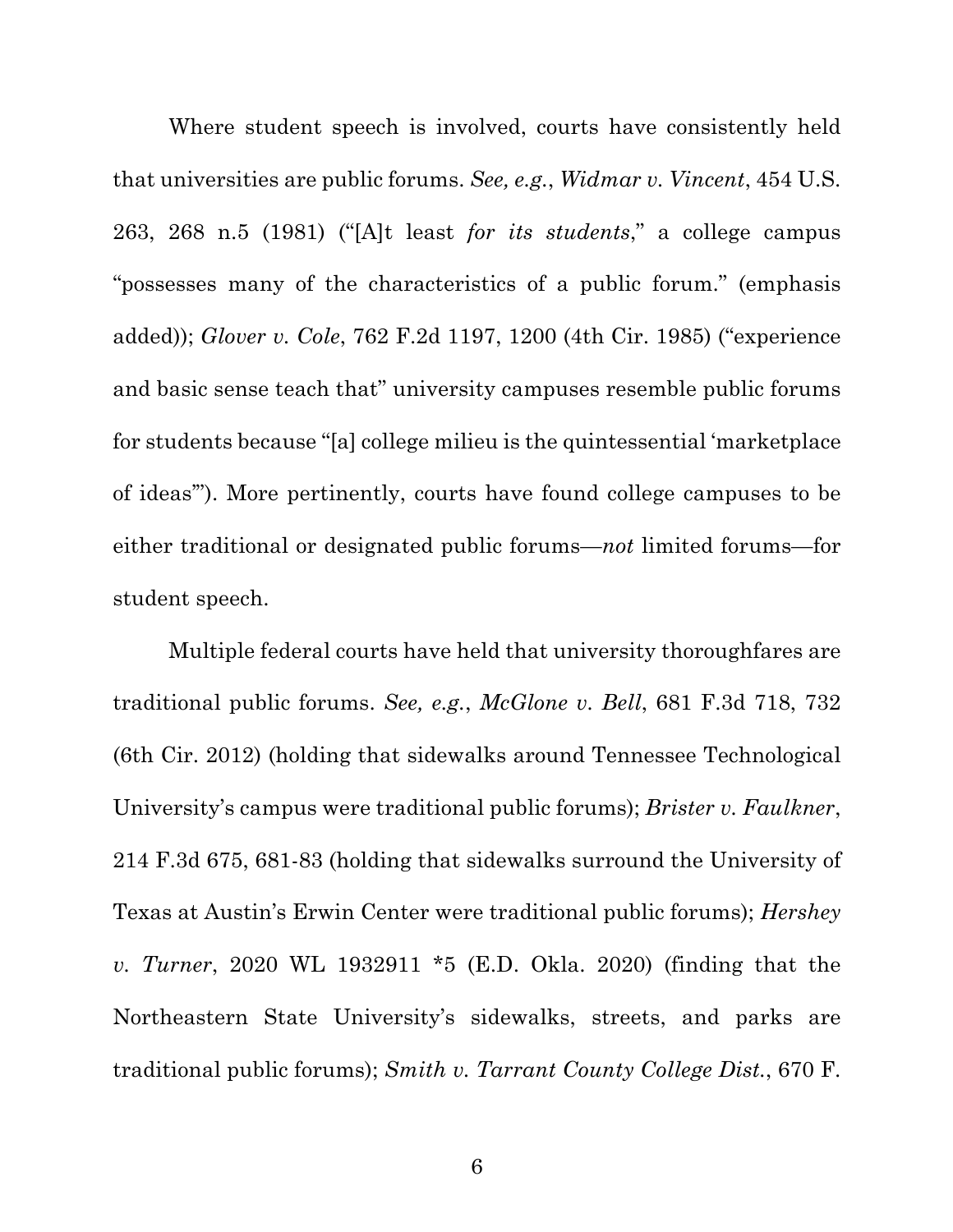Supp. 2d 534, 538 (N.D. Tex. 2009) ("streets, sidewalks, and campus common areas" at Tarrant County College are public forums).

Even when courts have held that campuses are not traditional public forums, however, they have still recognized that they are designated public forums for students—*i.e.*, that the traditional public forum analysis should apply to any restrictions on student speech. *See, e.g.*, *Just. For All.*, 410 F.3d at 769; *Univ. of Cincinnati Chapter of Young Americans for Liberty v. Williams*, 2012 WL 2160969, at \*4; *Bowman v. White*, 444 F.3d 967, 976 (8th Cir. 2006) (referring to "outdoor areas clearly within the boundaries of the campus known as the Union Mall, the Peace Fountain and Brough Commons" as "unlimited designated public fora"); *Pro-Life Cougars v. Univ. Houston*, 259 F. Supp. 2d 575, 582 (S.D. Tex. 2003) (finding that the "uncontroverted evidence compels the conclusion that both the University, and in particular Butler Plaza, are public fora designated for student speech"); *Univ. & Comm. College System of Nev. v. Nevadans for Sound Government*, 120 Nev. 712, 726 (2004) ("Typically, when reviewing restrictions placed on students' speech activities, courts have found university campuses to be designated public forums.").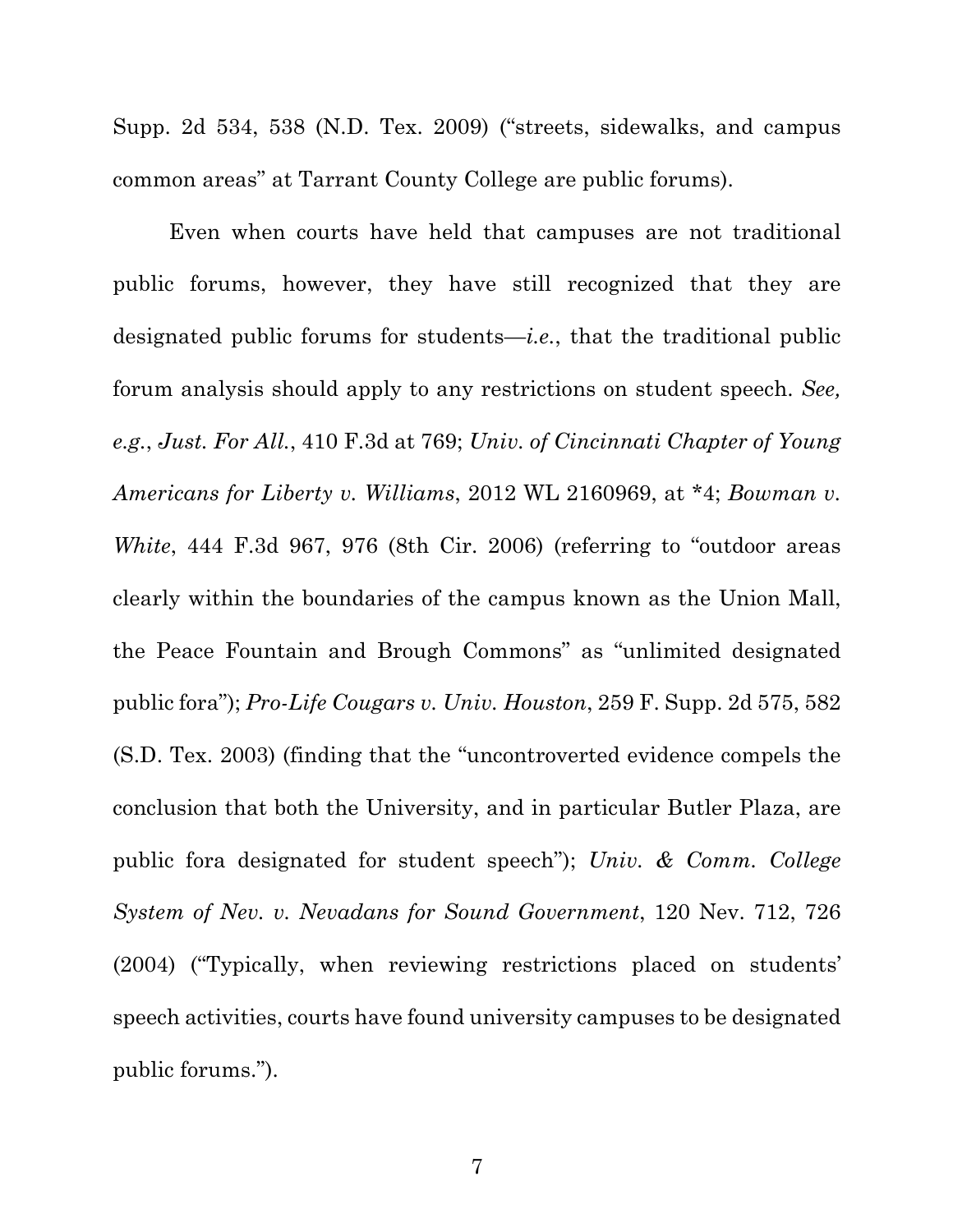Intuitively, this makes sense. The crucial inquiry when determining whether a particular campus is a designated public forum or a limited public forum is "whether outdoor open areas of the university's campus, accessible to students generally, have been designated as a forum for *student* expression." *Just. For All.*, 410 F.3d at 767 (emphasis original). Because universities are "peculiarly the marketplace of ideas," *Keyishian*, 385 U.S. at 603, courts have answered this question in the affirmative. Scholars who have examined this issue have reached the same conclusion:

[The position] that *the campus of the public university is at the very least a designated public forum*, represent[s] the most rational approach. On a visceral level this seems self-evident. Universities are places of higher learning and intellectual pursuit—they are the quintessential "marketplace of ideas." *The notion that a university's campus has not been opened for the expressive activity of students seems antithetical*.

Thomas J. Davis, *Assessing Constitutional Challenges to University Free* 

*Speech Zones Under Public Forum Doctrine*, 79 Ind. L.J. 267, 275 (2004)

(emphasis added).

The University chiefly relied on *Bloedorn* and *Keister v. Bell*, 879

F.3d 1282 (11th Cir. 2018), to support its position that its campus is a

limited public forum, rather than a traditional or designated public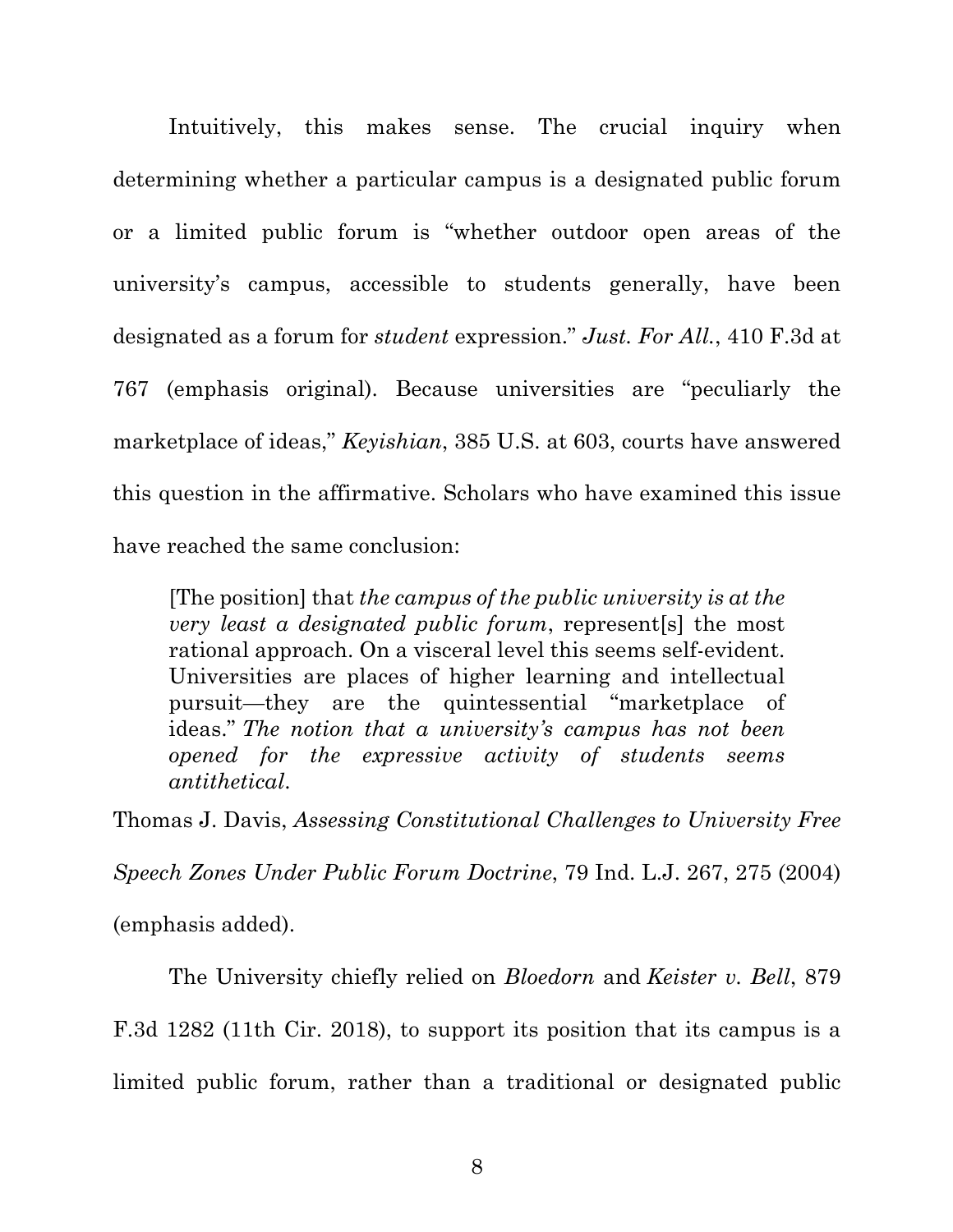forum. *See* Mot. to Dismiss at 9-12. But neither case addressed whether college campuses were traditional or designated public forums *for students*, and, as such, neither case is applicable here. *Bloedorn* involved a challenge from a traveling preacher who sought to "enjoin Georgia Southern University . . . from enforcing its free speech policies regulating the access of outside, non-sponsored speakers to the university campus." 631 F.3d at 1225. *Keister* also involved an outsider's request to hold an event on campus, and there the court likewise held that the campus was a limited public forum *when members of "the [University] community" were not involved*. 879 F.3d at 1291 (emphasis added).

Put differently, the University's reliance on *Bloedorn*, *Keister*, and similar cases conflates two very distinct inquiries: whether campuses are public forums for students, and whether campuses are public forums for individuals who have no affiliation with the university. Indeed, the University cites no case in which a court concluded that college campuses have not been opened to students as a class of speakers—*i.e.*, that they are not designated public forums for students.

In sum, college campuses must be considered at least designated public forums when student speech is involved.

9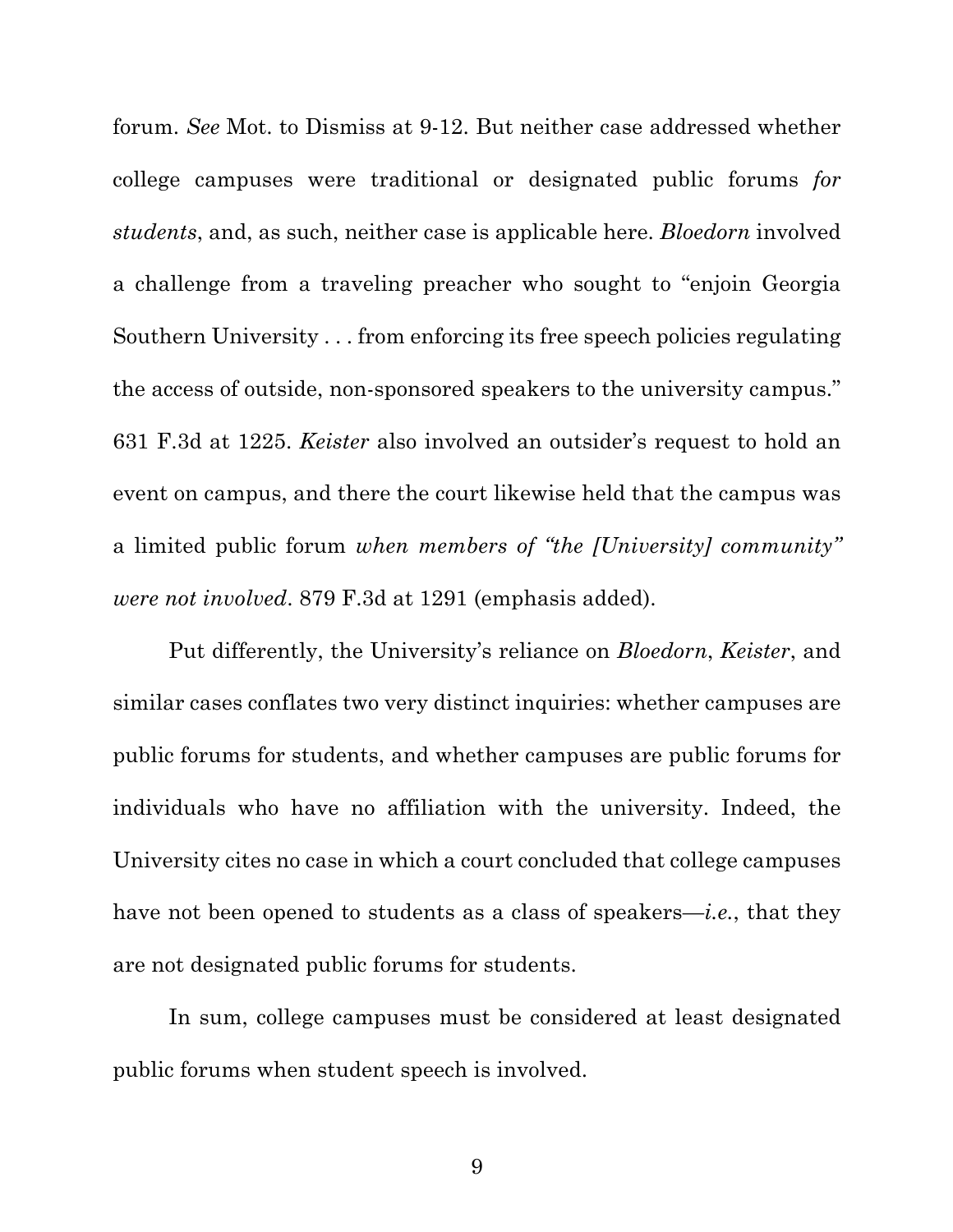**II. The policy is unconstitutional under any forum analysis because it is a prior restraint that invests university officials with unbridled discretion.**

Even if this Court concludes that the University's campus is a limited public forum, the Outdoor Expression Policy is still unconstitutional. A prior restraint exists when a law or regulation gives "public officials the power to deny use of a forum in advance of actual expression." *See Promotions, Ltd. v. Conrad*, 420 U.S. 546, 553 (1975). Although "[p]rior restraints are not per se unconstitutional," under the First Amendment, they are "highly disfavored and presumed invalid." *Weinberg v. City of Chicago*, 310 F.3d 1029, 1045 (7th Cir. 2002). Prior restraints cannot overcome this heavy presumption of illegality if they "place[] unbridled discretion in the hands of a government official or agency" or "fail[] to place limits on the time within which the decisionmaker must issue the license." *FW/PBS, Inc. v. City of Dallas*, 493 U.S. 215, 225-26 (1990).

Crucially, "there is broad agreement that, *even in limited public and nonpublic forums*, investing governmental officials with boundless discretion over access to the forum violates the First Amendment." *Child Evangelism Fellowship of MD*, 457 F.3d 376, 386 (4th Cir. 2006) (emphasis added); *see also Atlanta J. & Const. v. City of Atlanta Dep't of*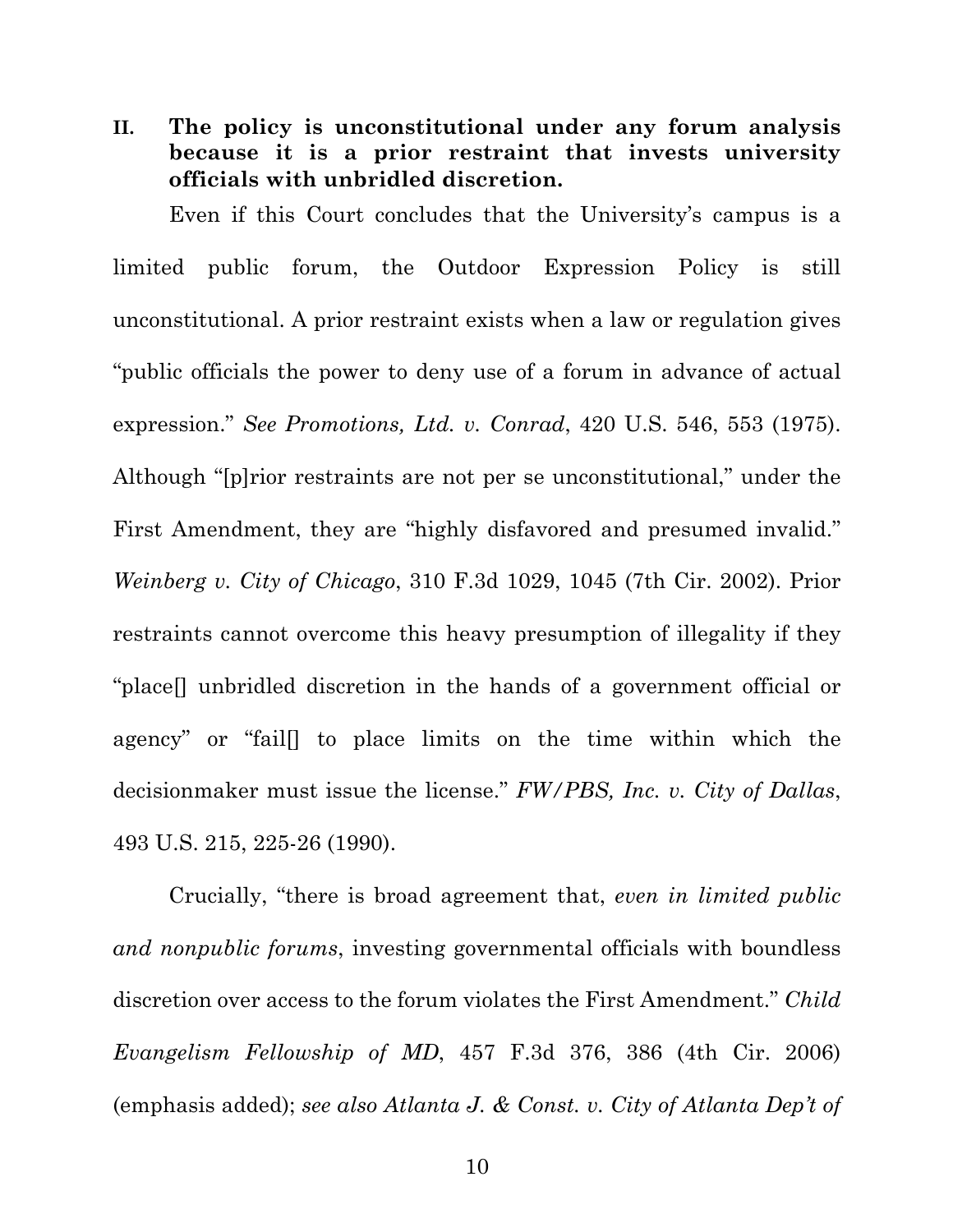*Aviation*, 322 F.3d 1298, 1310 (11th Cir. 2003) ("A grant of unrestrained discretion to an official responsible for monitoring and regulating First Amendment activities is facially unconstitutional."); *DeBoer v. Vill. of Oak Park*, 267 F.3d 558, 572 (7th Cir. 2001) ("Where virtually unlimited discretion exists, 'the possibility is too great that it will be exercised in order to suppress disfavored speech*.*'"); *see also Southworth v. Bd. of Regents,* 307 F.3d 566, 575-80 (7th Cir. 2002) (holding that unbridled discretion inquiry is a component of viewpoint discrimination analysis, which applies in all forums).

Indeed, when a policy gives government officials total discretion, courts "need not attempt to reconcile [any] confusion over the proper forum terminology," because "[e]ven assuming arguendo" that a particular forum is "subject to something less than the strict scrutiny review given to access restrictions in designated public forums," the risk of viewpoint discrimination is too great to allow discretionary permits for expressive activity. *DeBoer*, 267 F.3d at 566–67.

The Outdoor Expression Policy does exactly that:

[The University] can reject an application if they determine that the "requested space is unreasonable given the nature of the Event and/or the impact it would have on [University] resources." . . . Or they can deny an application if Defendants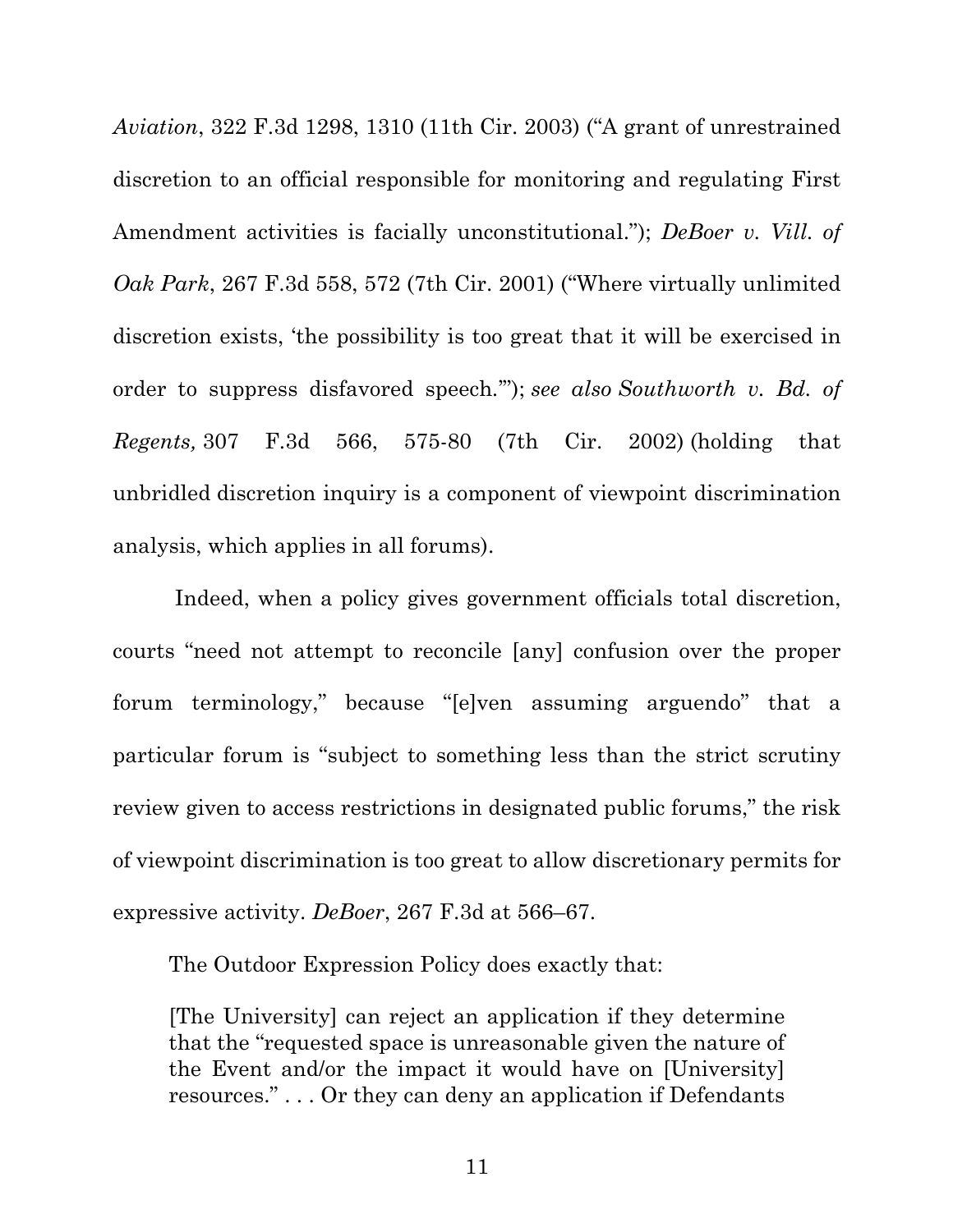believe it would jeopardize the "well-being of members of the campus community collectively and individually, as well as the educational experience." . . . Defendants also reserve for themselves the discretion to deny applications "inconsistent with the terms of this policy."

Opp'n to Mot. to Dismiss at 5. Allowing administrators to "reject an application" if they unilaterally determine that a request is "unreasonable" or that it would "'jeopardize' the well-being of members of the campus community" is the definition of unbridled discretion.

Contra the circuit court, *Thomas v. Chicago Park District*, 534 U.S. 316 (2002), is inapposite. There, the Supreme Court upheld a Chicago ordinance requiring individuals to obtain permits before conducting events with more than fifty people and allowing the City to deny a permit if it determined that an event posed "an unreasonable danger to the health and safety of park users." *Id.* at 324. The Court held that the "unreasonable danger" standard did not give City officials unbridled discretion because it limited the reasons for which a permit could be denied and required explanations for a denial. *Id.* The Outdoor Expression Policy contains none of the constitutional safeguards present in *Thomas*. Unlike the Chicago ordinance, which only allowed City officials to deny permit requests when an event would be *unreasonably unsafe*, the Outdoor Expression Policy allows University officials to deny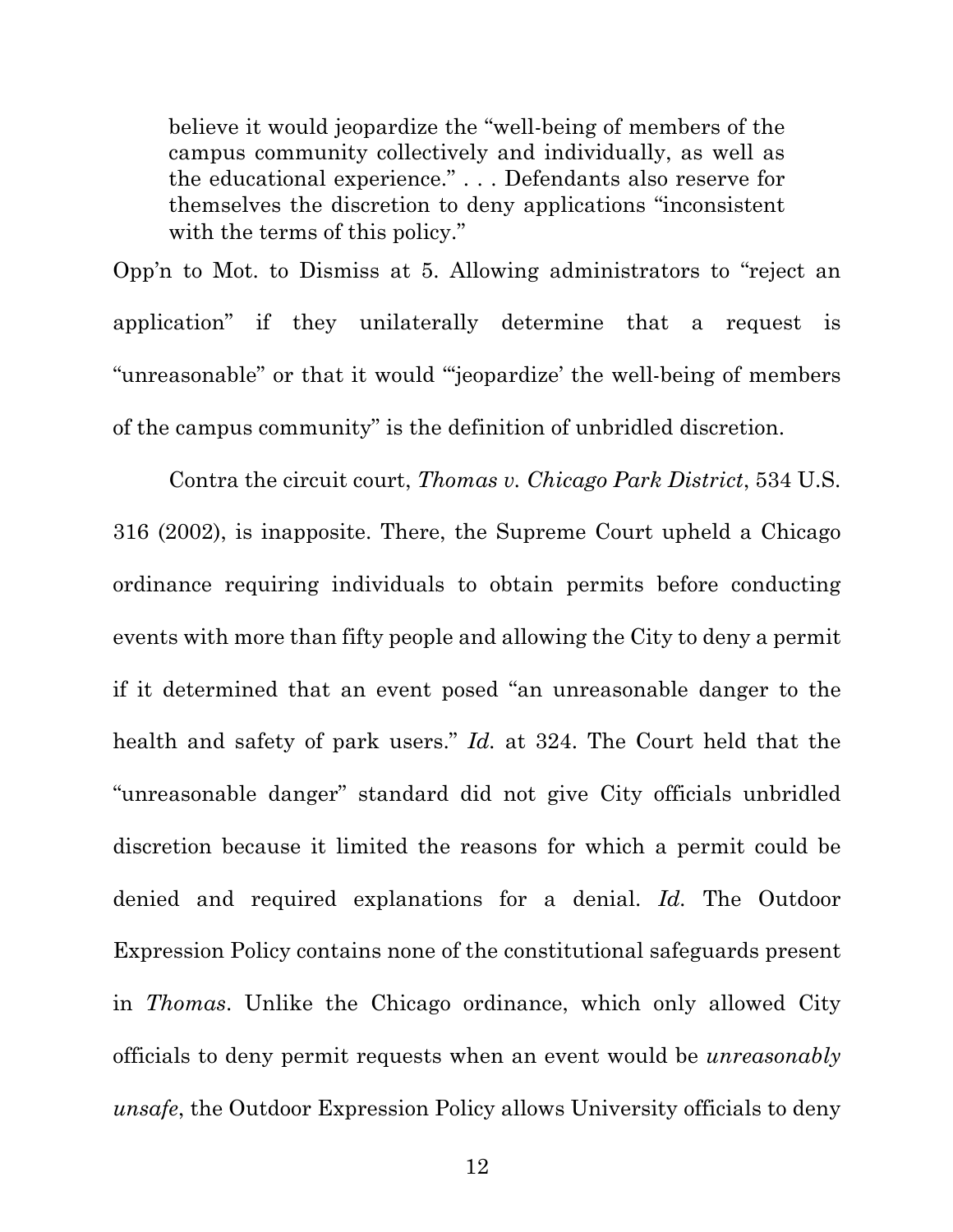permit requests whenever they subjectively determine that an expressive activity is "unreasonable." And unlike the city officials in *Thomas*, the University has no obligation to explain its decisions.

The Seventh Circuit's decision in *Weinberg* is directly on point. In that case, Chicago adopted an ordinance prohibiting individuals from selling books on public sidewalks without a license. 310 F.3d at 1046. The Seventh Circuit found the ordinance unconstitutional because "[t]here [was] no language in [the] procedure which curtails the discretion of City officials in granting a license." *Id*. Although the City argued that the licensing procedure was a "mere formality in which officials simply determine whether the applicant has conformed to applicable provisions in the ordinance," the court found these assurances irrelevant. The court refused to "presume that officials will act in good faith and follow standards not explicitly contained in the ordinance." *Id.* Because the policy, on its face, provided no safeguards, it was an unconstitutional prior restraint.

So too here. This Court need only look at the text of the Outdoor Expression Policy to conclude that it is unconstitutional. Because the policy itself contains no narrow, objective, and definite standards

13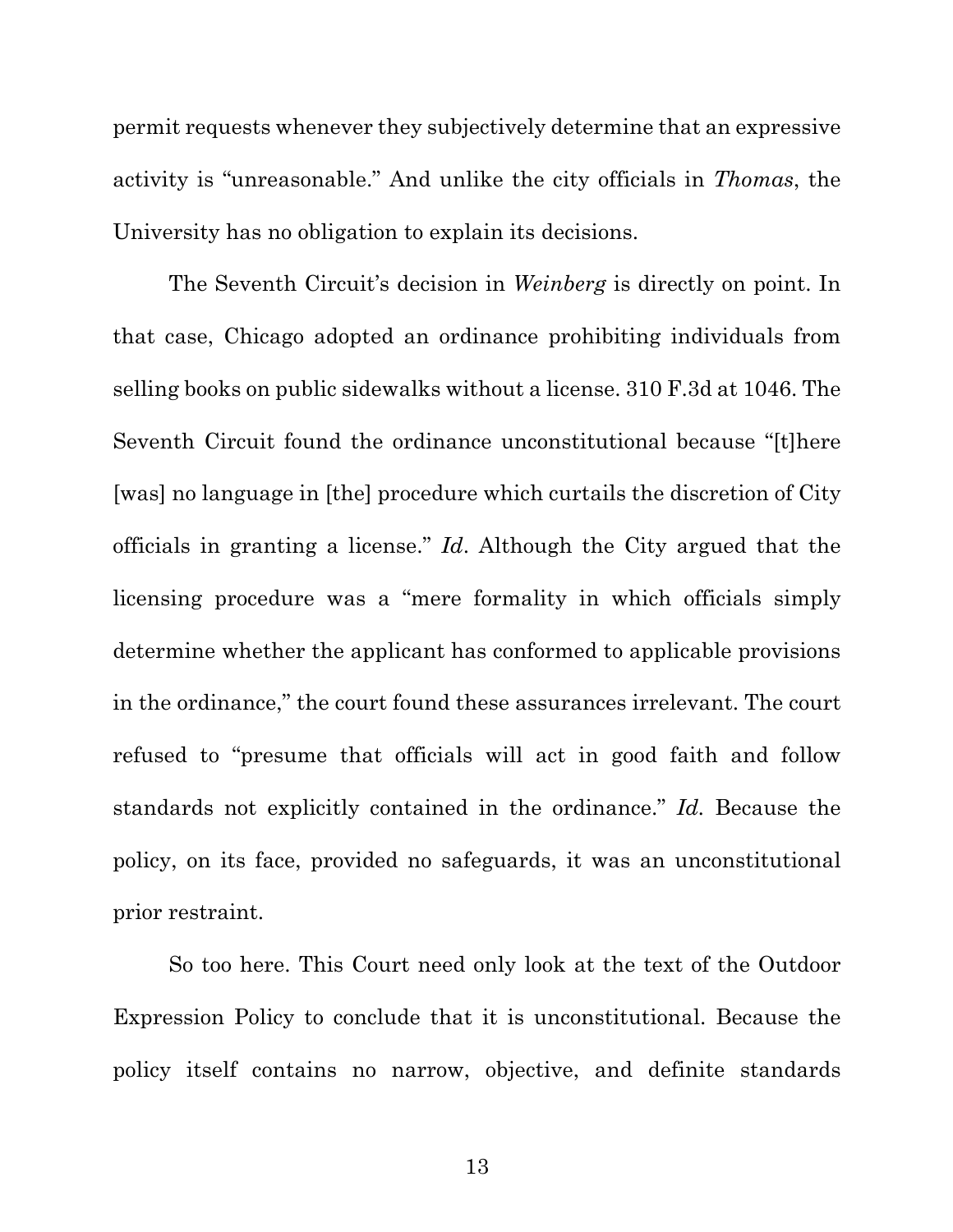constraining the university's discretion, the policy "does not sufficiently curtail the discretion of [University] officials in granting [approval] to [speak] and thus violates the law of prior restraint." *Id.* No additional inquiry is needed.

## **CONCLUSION**

This Court should reverse the circuit court and deny the Defendants' motion to dismiss.

Dated: March 29, 2022 Respectfully submitted,

*/s/Laura E. Clark*

Laura E. Clark (GLI004) Clark Law Group, LLC PO Box 682034 Prattville, AL 36068 Lauraclark8319@gmail.com James Hasson\* Consovoy McCarthy PLLC 1600 Wilson Boulevard, Suite 700 (703) 243-9423 james@consovoymccarthy.com

\* *pro hac vice application forthcoming*

*Counsel for Speech First*